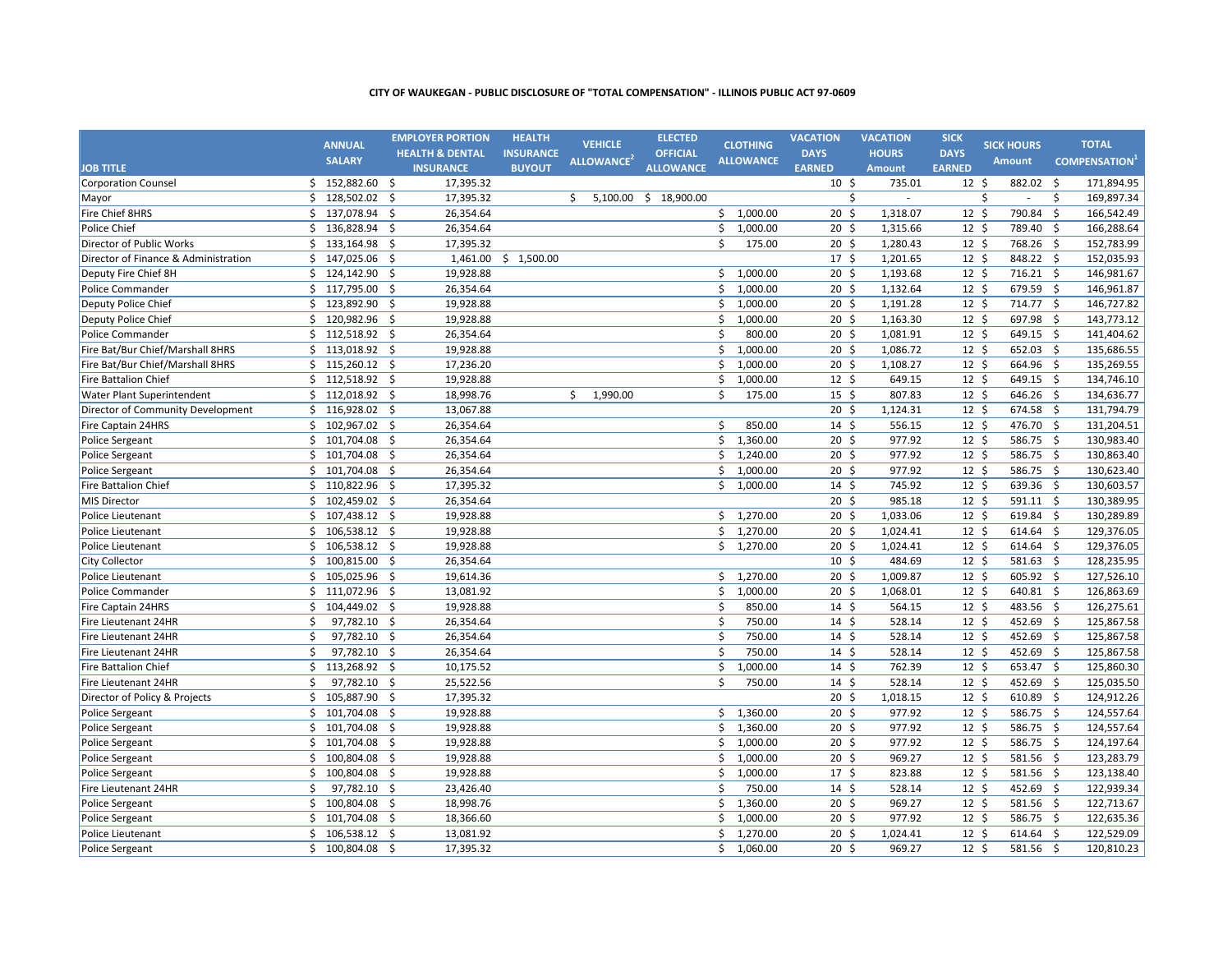|                                   |    | <b>ANNUAL</b>  |                    | <b>EMPLOYER PORTION</b>    | <b>HEALTH</b>         | <b>VEHICLE</b>         | <b>ELECTED</b>   |          | <b>CLOTHING</b>  | <b>VACATION</b>  | <b>VACATION</b> | <b>SICK</b>     | <b>SICK HOURS</b> |                    | <b>TOTAL</b>             |
|-----------------------------------|----|----------------|--------------------|----------------------------|-----------------------|------------------------|------------------|----------|------------------|------------------|-----------------|-----------------|-------------------|--------------------|--------------------------|
|                                   |    | <b>SALARY</b>  |                    | <b>HEALTH &amp; DENTAL</b> | <b>INSURANCE</b>      | ALLOWANCE <sup>2</sup> | <b>OFFICIAL</b>  |          | <b>ALLOWANCE</b> | <b>DAYS</b>      | <b>HOURS</b>    | <b>DAYS</b>     | <b>Amount</b>     |                    | <b>COMPENSATION</b>      |
| <b>JOB TITLE</b>                  |    |                |                    | <b>INSURANCE</b>           | <b>BUYOUT</b>         |                        | <b>ALLOWANCE</b> |          |                  | <b>EARNED</b>    | <b>Amount</b>   | <b>EARNED</b>   |                   |                    |                          |
| Fire Lieutenant 8HR               | Ŝ. | 97,782.10 \$   |                    | 19,928.88                  |                       |                        |                  | \$       | 750.00           | $20 \; \text{S}$ | 940.21          | $12 \cdot 5$    | 564.13            | \$                 | 119,965.32               |
| Police Lieutenant                 | \$ | 105,025.96     | -\$                | 12,072.36                  |                       |                        |                  | \$       | 1,270.00         | 17 <sup>5</sup>  | 858.39          | $12 \cdot 5$    | 605.92 \$         |                    | 119,832.62               |
| Fire Lieutenant 24HR              | Ś. | 97,782.10      | -\$                | 19,928.88                  |                       |                        |                  | Ŝ.       | 750.00           | $14 \,$ \$       | 528.14          | 12 <sup>5</sup> | 452.69            | -\$                | 119,441.82               |
| Fire Lieutenant 24HR              | Ś  | 97,782.10      | \$                 | 19,928.88                  |                       |                        |                  | \$       | 750.00           | $14 \,$ \$       | 528.14          | 12 <sup>5</sup> | 452.69            | Ś.                 | 119,441.82               |
| Fire Lieutenant 24HR              | \$ | 97,782.10      | $\mathsf{\hat{S}}$ | 19,928.88                  |                       |                        |                  | Ś.       | 750.00           | 12 <sup>5</sup>  | 452.69          | 12 <sup>5</sup> | 452.69            | Ś.                 | 119,366.37               |
| Fire Lieutenant 24HR              | \$ | 97,782.10      | \$                 | 19,928.88                  |                       |                        |                  | Ś.       | 750.00           | $12 \text{ }$    | 452.69          | 12 <sup>5</sup> | 452.69            | Ŝ.                 | 119,366.37               |
| Police Sergeant                   | Ś  | 96,047.90      | \$                 | 19,928.88                  |                       |                        |                  | Ś.       | 1,360.00         | 17 <sup>5</sup>  | 785.01          | 12 <sup>5</sup> | 554.12 \$         |                    | 118,675.91               |
| Fire Lieutenant 24HR              | \$ | 97,782.10 \$   |                    | 18,998.76                  |                       |                        |                  | \$       | 750.00           | $12 \cdot 5$     | 452.69          | 12 <sup>5</sup> | 452.69 \$         |                    | 118,436.25               |
| <b>Police Sergeant</b>            | \$ | 95,124.12 \$   |                    | 19,928.88                  |                       |                        |                  | Ś.       | 1,360.00         | 15 <sup>5</sup>  | 685.99          | 12 <sup>5</sup> | 548.79 \$         |                    | 117,647.78               |
| Police Sergeant                   | Ś. | 101,704.08 \$  |                    | 13,081.92                  |                       |                        |                  | Ś.       | 1,180.00         | 20 <sub>5</sub>  | 977.92          | $12 \cdot 5$    | 586.75 \$         |                    | 117,530.68               |
| <b>Police Sergeant</b>            | Ś  | 96,024.12 \$   |                    | 18,998.76                  |                       |                        |                  | Ś.       | 1,000.00         | 20 <sup>5</sup>  | 923.31          | $12 \cdot 5$    | 553.99 \$         |                    | 117,500.17               |
| Fire Lieutenant 24HR              | Ś. | 97,782.10 \$   |                    | 17,714.52                  |                       |                        |                  | \$       | 750.00           | $14 \; \text{S}$ | 528.14          | 12 <sup>5</sup> | 452.69            | $\overline{\xi}$   | 117,227.46               |
| Fire Lieutenant 24HR              | Ś  | 97,782.10      | -\$                | 17,714.52                  |                       |                        |                  | Ś.       | 750.00           | $12 \cdot 5$     | 452.69          | $12 \cdot 5$    | 452.69            | $\ddot{\xi}$       | 117,152.01               |
| <b>Police Sergeant</b>            | \$ | 95,124.12      | - \$               | 18,998.76                  |                       |                        |                  | \$       | 1,360.00         | 20 <sub>5</sub>  | 914.66          | 12 <sup>5</sup> | 548.79            | -\$                | 116,946.33               |
| Fire Lieutenant 24HR              | \$ | 97,782.10 \$   |                    | 17,395.32                  |                       |                        |                  | Ś.       | 750.00           | $14 \,$ \$       | 528.14          | 12 <sup>5</sup> | 452.69            | -\$                | 116,908.26               |
| Fire Lieutenant 24HR              | Ś  | 97,782.10      | -\$                | 17,395.32                  |                       |                        |                  | \$       | 750.00           | $14 \,$ \$       | 528.14          | 12 <sup>5</sup> | 452.69            | - \$               | 116,908.26               |
| <b>Police Sergeant</b>            | \$ | 100,804.08     | - \$               | 13,081.92                  |                       |                        |                  | \$       | 1,000.00         | 20 <sup>5</sup>  | 969.27          | 12 <sup>5</sup> | 581.56 \$         |                    | 116,436.83               |
| Fire Lieutenant 24HR              | \$ | 97,782.10      | -\$                | 16,325.76                  |                       |                        |                  | Ś        | 750.00           | 12 <sup>5</sup>  | 452.69          | 12 <sup>5</sup> | 452.69            | - \$               | 115,763.25               |
| Fire Lieutenant 24HR              | \$ | 95,559.10 \$   |                    | 17,714.52                  |                       |                        |                  | \$       | 750.00           | $12 \cdot 5$     | 442.40          | 12 <sup>5</sup> | 442.40 \$         |                    | 114,908.43               |
| Fire Lieutenant 24HR              | \$ | 95,559.10 \$   |                    | 17,714.52                  |                       |                        |                  | \$       | 750.00           | $12 \text{ }$    | 442.40          | $12 \cdot 5$    | 442.40 \$         |                    | 114,908.43               |
| Fire Lieutenant 24HR              | \$ | 95,559.10      | $\dot{\mathsf{s}}$ | 17,714.52                  |                       |                        |                  | Ś.       | 750.00           | 12 <sup>5</sup>  | 442.40          | $12 \text{ }$   | 442.40            | Ś.                 | 114,908.43               |
| <b>City Clerk</b>                 | Ś  | 83,720.12 \$   |                    | 26,354.64                  |                       |                        | \$<br>4,800.00   |          |                  | \$               |                 |                 | \$<br>$\sim$      | \$                 | 114,874.76               |
| <b>Director of Communications</b> | Ś. | 101,815.00     | -\$                |                            | 10,175.52 \$ 1,000.00 |                        |                  |          |                  | 20 <sub>5</sub>  | 978.99          | $12 \cdot 5$    | 587.39            | $\mathsf{\hat{S}}$ | 114,556.90               |
| <b>City Engineer</b>              |    | \$111,308.08   |                    |                            | \$1,500.00            |                        |                  | \$       | 180.00           | 10 <sup>5</sup>  | 535.14          | 12 <sup>5</sup> | 642.16            | 5                  | 114,165.38               |
| Fire Lieutenant 24HR              | Ś  | 92,595.88      | -\$                |                            | 17,714.52 \$ 1,500.00 |                        |                  | \$       | 750.00           | 12 <sup>5</sup>  | 428.68          | $12 \cdot 5$    | 428.68            | $\mathsf{S}$       | 113,417.77               |
| Police Lieutenant                 | \$ | 107,438.12 \$  |                    |                            | 314.64 \$ 1,500.00    |                        |                  | \$       | 1,270.00         | 20 <sub>5</sub>  | 1,033.06        | 12 <sup>5</sup> | 619.84 \$         |                    | 112,175.65               |
| Police Lieutenant                 | \$ | 107,438.12     |                    |                            | \$1,500.00            |                        |                  | Ś        | 1,270.00         | 20 <sub>5</sub>  | 1,033.06        | $12 \cdot 5$    | 619.84 \$         |                    | 111,861.01               |
| Journeyman FF 24 PR               | \$ | 86,669.96 \$   |                    | 23,426.40                  |                       |                        |                  | \$       | 750.00           | $14 \,$ \$       | 468.12          | 12 <sup>5</sup> | 401.25 \$         |                    | 111,715.73               |
| Journeyman FF 24 PR               | \$ | 86,669.96      | -\$                | 23,426.40                  |                       |                        |                  | Ś.       | 750.00           | $12 \text{ }$    | 401.25          | $12 \cdot 5$    | 401.25 \$         |                    | 111,648.86               |
| Patrol Officer: Step 7            | \$ | 85,652.84      | \$                 | 23,426.40                  |                       |                        |                  | Ś.       | 1,160.00         | 20 <sub>5</sub>  | 823.59          | 12 <sup>5</sup> | 494.15 \$         |                    | 111,556.98               |
| Patrol Officer: Step 7            | \$ | 85,652.84      | \$                 | 23,426.40                  |                       |                        |                  | Ś.       | 1,100.00         | 20 <sub>5</sub>  | 823.59          | 12 <sup>5</sup> | 494.15 \$         |                    | 111,496.98               |
| Patrol Officer: Step 7            | \$ | 85,652.84      | \$                 | 23,426.40                  |                       |                        |                  | Ś.       | 1,160.00         | 17 <sup>5</sup>  | 700.05          | 12 <sup>5</sup> | 494.15            | $\zeta$            | 111,433.44               |
| Patrol Officer: Step 7            | \$ | 85,652.84      | \$                 | 23,426.40                  |                       |                        |                  | Ś.       | 1,160.00         | 17 <sup>5</sup>  | 700.05          | 12 <sup>5</sup> | 494.15 \$         |                    | 111,433.44               |
| Patrol Officer: Step 7            | \$ | 85,652.84      | -\$                | 23,426.40                  |                       |                        |                  | Ś        | 1,160.00         | $15 \pm 5$       | 617.69          | 12 <sup>5</sup> | 494.15 \$         |                    | 111,351.08               |
| Patrol Officer: Step 7            | \$ | 85,652.84 \$   |                    | 23,426.40                  |                       |                        |                  | \$       | 1,160.00         | $15 \;$ \$       | 617.69          | 12 <sup>5</sup> | 494.15 \$         |                    | 111,351.08               |
| Patrol Officer: Step 7            | \$ | 85,652.84      | -\$                |                            |                       |                        |                  |          | 800.00           | 20 <sup>5</sup>  | 823.59          | $12 \cdot 5$    | 494.15 \$         |                    |                          |
|                                   | \$ | $85,652.84$ \$ |                    | 23,426.40<br>23,426.40     |                       |                        |                  | \$<br>\$ | 800.00           | 20 <sup>5</sup>  | 823.59          | $12 \cdot 5$    | 494.15 \$         |                    | 111,196.98<br>111,196.98 |
| Patrol Officer: Step 7            | \$ | 85,652.84 \$   |                    |                            |                       |                        |                  | \$       |                  |                  |                 |                 | 494.15 \$         |                    | 110,991.08               |
| Patrol Officer: Step 7            |    |                |                    | 23,426.40                  |                       |                        |                  |          | 800.00           | $15 \;$ \$       | 617.69          | $12 \cdot 5$    |                   |                    |                          |
| Patrol Officer: Step 7            | \$ | 85,652.84      | \$                 | 22,686.72                  |                       |                        |                  | Ś.       | 1,100.00         | 17 <sup>5</sup>  | 700.05          | 12 <sup>5</sup> | 494.15 \$         |                    | 110,633.76               |
| Patrol Officer: Step 7            | \$ | 85,652.84      | -\$                | 22,686.72                  |                       |                        |                  | Ś.       | 1,160.00         | 15 <sup>5</sup>  | 617.69          | 12 <sup>5</sup> | 494.15 \$         |                    | 110,611.40               |
| <b>Police Sergeant</b>            | \$ | 97,919.90      | \$                 | 10,175.52                  |                       |                        |                  | Ś.       | 1,000.00         | 20 <sup>5</sup>  | 941.54          | 12 <sup>5</sup> | 564.92            | -\$                | 110,601.88               |
| Patrol Officer: Step 7            | Ś  | 85,652.84      | \$                 | 22,407.36                  |                       |                        |                  | \$       | 1,160.00         | 20 <sup>5</sup>  | 823.59          | 12 <sup>5</sup> | 494.15 \$         |                    | 110,537.94               |
| Patrol Officer: Step 7            | \$ | 85,652.84      | -\$                | 22,407.36                  |                       |                        |                  | Ś        | 800.00           | 20 <sup>5</sup>  | 823.59          | 12 <sup>5</sup> | 494.15 \$         |                    | 110,177.94               |
| <b>Police Sergeant</b>            | \$ | 100,804.08     | -\$                | 6,223.56                   |                       |                        |                  | \$       | 1,060.00         | 17 <sup>5</sup>  | 823.88          | 12 <sup>5</sup> | 581.56 \$         |                    | 109,493.08               |
| Journeyman FF 24 PR               | Ś. | 84,448.00      | S.                 | 23,426.40                  |                       |                        |                  | Ś.       | 750.00           | 10 <sup>5</sup>  | 325.80          | 12 <sup>5</sup> | 390.96 \$         |                    | 109,341.17               |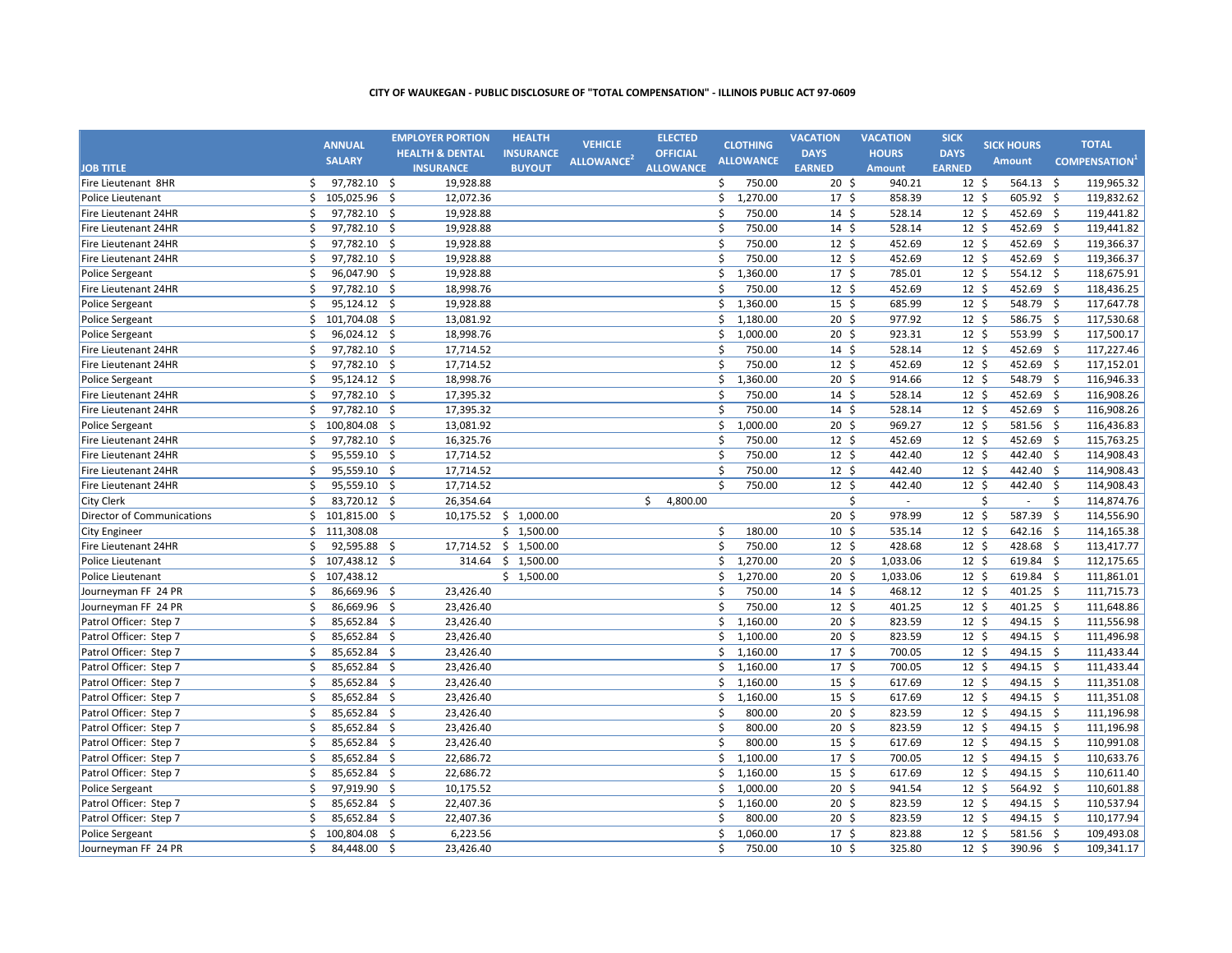|                                   |    | <b>ANNUAL</b>  |                     | <b>EMPLOYER PORTION</b>    | <b>HEALTH</b>    |     | <b>VEHICLE</b>         | <b>ELECTED</b>   |         | <b>CLOTHING</b>  | <b>VACATION</b>  | <b>VACATION</b> | <b>SICK</b>     | <b>SICK HOURS</b> |      | <b>TOTAL</b>                     |
|-----------------------------------|----|----------------|---------------------|----------------------------|------------------|-----|------------------------|------------------|---------|------------------|------------------|-----------------|-----------------|-------------------|------|----------------------------------|
|                                   |    | <b>SALARY</b>  |                     | <b>HEALTH &amp; DENTAL</b> | <b>INSURANCE</b> |     | ALLOWANCE <sup>2</sup> | <b>OFFICIAL</b>  |         | <b>ALLOWANCE</b> | <b>DAYS</b>      | <b>HOURS</b>    | <b>DAYS</b>     | Amount            |      | <b>COMPENSATION</b> <sup>1</sup> |
| <b>JOB TITLE</b>                  |    |                |                     | <b>INSURANCE</b>           | <b>BUYOUT</b>    |     |                        | <b>ALLOWANCE</b> |         |                  | <b>EARNED</b>    | <b>Amount</b>   | <b>EARNED</b>   |                   |      |                                  |
| Journeyman FF 24 PR               | \$ | 84,448.00 \$   |                     | 23,426.40                  |                  |     |                        |                  | \$      | 750.00           | $10 \; \text{S}$ | 325.80          | $12 \;$ \$      | 390.96            | \$   | 109,341.17                       |
| Fire Lieutenant 24HR              | Ś  | 97,782.10 \$   |                     | 8,765.16                   |                  |     |                        |                  | \$      | 750.00           | $12 \;$ \$       | 452.69          | $12 \;$ \$      | 452.69 \$         |      | 108,202.65                       |
| <b>Fire Captain 24HRS</b>         | \$ | 104,449.02     |                     |                            | \$1,500.00       |     |                        |                  | \$      | 850.00           | $14 \;$ \$       | 564.15          | $12 \;$ \$      | 483.56 \$         |      | 107,846.73                       |
| Patrol Officer: Step 6            | Ś  | 82,108.26      | - \$                | 23,426.40                  |                  |     |                        |                  | \$      | 1,160.00         | 10 <sup>5</sup>  | 394.75          | $12 \;$ \$      | 473.70            | -\$  | 107,563.11                       |
| <b>Building Commissioner</b>      | \$ | 102,831.04     | \$                  | 1,461.00                   | \$1,500.00       | -\$ | 128.00                 |                  |         |                  | 17 <sup>5</sup>  | 840.45          | 12 <sup>5</sup> | 593.26 \$         |      | 107,353.74                       |
| Journeyman FF 24 PR               | Ś  | 82,225.00 \$   |                     | 23,426.40                  |                  |     |                        |                  | \$      | 750.00           | $10 \; \text{S}$ | 317.23          | $12 \;$ \$      | 380.67 \$         |      | 107,099.30                       |
| Journeyman FF 24 PR               | \$ | 82,225.00      | $\ddot{\mathsf{S}}$ | 23,426.40                  |                  |     |                        |                  | \$      | 750.00           | $10 \; \text{S}$ | 317.23          | $12 \;$ \$      | 380.67 \$         |      | 107,099.30                       |
| Journeyman FF 24 PR               | \$ | 86,669.96 \$   |                     | 17,714.52                  |                  |     |                        |                  | \$      | 750.00           | $12 \;$ \$       | 401.25          | $12 \;$ \$      | 401.25 \$         |      | 105,936.98                       |
| Journeyman FF 24 PR               | \$ | 86,669.96      | $\zeta$             | 17,714.52                  |                  |     |                        |                  | \$      | 750.00           | $12 \cdot 5$     | 401.25          | 12 <sup>5</sup> | 401.25 \$         |      | 105,936.98                       |
| Journeyman FF 24 PR               | Ś. | $86,669.96$ \$ |                     | 17,714.52                  |                  |     |                        |                  | \$      | 750.00           | 12 <sup>5</sup>  | 401.25          | 12 <sup>5</sup> | 401.25 \$         |      | 105,936.98                       |
| Journeyman FF 24 PR               | \$ | 86,669.96 \$   |                     | 17,714.52                  |                  |     |                        |                  | \$      | 750.00           | 12 <sup>5</sup>  | 401.25          | 12 <sup>5</sup> | 401.25 \$         |      | 105,936.98                       |
| Journeyman FF 24 PR               | \$ | 86,669.96      | $\zeta$             | 17,714.52                  |                  |     |                        |                  | \$      | 750.00           | 12 <sup>5</sup>  | 401.25          | 12 <sup>5</sup> | 401.25 \$         |      | 105,936.98                       |
| Journeyman FF 24 PR               | \$ | 86,669.96      | \$                  | 17,714.52                  |                  |     |                        |                  | \$      | 750.00           | $12 \;$ \$       | 401.25          | 12 <sup>5</sup> | 401.25 \$         |      | 105,936.98                       |
| Journeyman FF 24 PR               | \$ | 86,669.96      | $\ddot{\mathsf{S}}$ | 17,714.52                  |                  |     |                        |                  | \$      | 750.00           | 12 <sup>5</sup>  | 401.25          | 12 <sup>5</sup> | 401.25 \$         |      | 105,936.98                       |
| Patrol Officer: Step 7            | \$ | 85,652.84 \$   |                     | 17,714.52                  |                  |     |                        |                  | \$      | 1,160.00         | $20 \frac{2}{3}$ | 823.59          | $12 \;$ \$      | 494.15 \$         |      | 105,845.10                       |
| Patrol Officer: Step 7            | \$ | 85,652.84 \$   |                     | 17,714.52                  |                  |     |                        |                  | \$      | 1,160.00         | $20 \; \text{S}$ | 823.59          | $12 \; \xi$     | 494.15 \$         |      | 105,845.10                       |
| Patrol Officer: Step 7            | \$ | 85,652.84 \$   |                     | 17,714.52                  |                  |     |                        |                  | \$      | 1,160.00         | 20 <sub>5</sub>  | 823.59          | 12 <sup>5</sup> | 494.15 \$         |      | 105,845.10                       |
| Patrol Officer: Step 7            | \$ | 85,652.84      | \$                  | 17,714.52                  |                  |     |                        |                  | \$      | 1,160.00         | 20 <sub>5</sub>  | 823.59          | $12 \pm$        | 494.15 \$         |      | 105,845.10                       |
| Patrol Officer: Step 7            | Ś. | 85,652.84 \$   |                     | 17,714.52                  |                  |     |                        |                  | Ś.      | 1,160.00         | 20 <sub>5</sub>  | 823.59          | 12 <sup>5</sup> | 494.15 \$         |      | 105,845.10                       |
| Fire Lieutenant 24HR              | \$ | 97,782.10      | -\$                 | 6,223.56                   |                  |     |                        |                  | Ś.      | 750.00           | $14 \text{ }$    | 528.14          | 12 <sup>5</sup> | 452.69 \$         |      | 105,736.50                       |
| Patrol Officer: Step 7            | \$ | 85,652.84      | -\$                 | 17,714.52                  |                  |     |                        |                  | \$      | 1,040.00         | 20 <sub>5</sub>  | 823.59          | 12 <sup>5</sup> | 494.15 \$         |      | 105,725.10                       |
| Patrol Officer: Step 7            | \$ | 85,652.84 \$   |                     | 17,714.52                  |                  |     |                        |                  |         | \$1,160.00       | 17 <sup>5</sup>  | 700.05          | 12 <sup>5</sup> | 494.15 \$         |      | 105,721.56                       |
| Patrol Officer: Step 7            | \$ | 85,652.84      | -\$                 | 17,714.52                  |                  |     |                        |                  | Ś.      | 1,160.00         | 17 <sup>5</sup>  | 700.05          | 12 <sup>5</sup> | 494.15 \$         |      | 105,721.56                       |
| Patrol Officer: Step 7            | \$ | $85,652.84$ \$ |                     | 17,714.52                  |                  |     |                        |                  |         | \$1,160.00       | $17 \frac{2}{7}$ | 700.05          | $12 \;$ \$      | 494.15 \$         |      | 105,721.56                       |
| Patrol Officer: Step 7            | \$ | 85,652.84 \$   |                     | 17,714.52                  |                  |     |                        |                  |         | \$1,160.00       | $17 \;$ \$       | 700.05          | $12 \;$ \$      | 494.15 \$         |      | 105,721.56                       |
| Patrol Officer: Step 7            | \$ | 85,652.84 \$   |                     | 17,714.52                  |                  |     |                        |                  |         | \$1,160.00       | $17 \;$ \$       | 700.05          | $12 \;$ \$      | 494.15 \$         |      | 105,721.56                       |
| <b>Assistant Finance Director</b> | \$ | 86,595.08      | -\$                 | 17,395.32 \$               | 500.00           |     |                        |                  |         |                  | $17 \;$ \$       | 707.75          | $12 \;$ \$      | 499.59 \$         |      | 105,697.74                       |
| Patrol Officer: Step 7            | \$ | 85,652.84 \$   |                     | 17,714.52                  |                  |     |                        |                  |         | \$1,160.00       | $15 \; \text{S}$ | 617.69          | $12 \;$ \$      | 494.15 \$         |      | 105,639.20                       |
| Patrol Officer: Step 7            | \$ | 85,652.84 \$   |                     | 17,714.52                  |                  |     |                        |                  | \$      | 1,040.00         | 17 <sup>5</sup>  | 700.05          | $12 \;$ \$      | 494.15 \$         |      | 105,601.56                       |
| Patrol Officer: Step 7            | \$ | 85,652.84      | $\ddot{\mathsf{S}}$ | 17,714.52                  |                  |     |                        |                  | \$      | 800.00           | $20 \; \text{S}$ | 823.59          | $12 \;$ \$      | 494.15 \$         |      | 105,485.10                       |
| Patrol Officer: Step 7            | \$ | 85,652.84      | -\$                 | 17,714.52                  |                  |     |                        |                  | \$      | 800.00           | $20 \; \text{S}$ | 823.59          | $12 \;$ \$      | 494.15            | - \$ | 105,485.10                       |
| Patrol Officer: Step 7            | \$ | 85,652.84      | $\ddot{\mathsf{S}}$ | 17,714.52                  |                  |     |                        |                  | \$      | 800.00           | 20 <sub>5</sub>  | 823.59          | $12 \;$ \$      | 494.15 \$         |      | 105,485.10                       |
| Patrol Officer: Step 7            | \$ | 85,652.84 \$   |                     | 17,714.52                  |                  |     |                        |                  | \$      | 800.00           | $20 \; \text{S}$ | 823.59          | $12 \;$ \$      | 494.15 \$         |      | 105,485.10                       |
| Patrol Officer: Step 7            | \$ | 85,652.84 \$   |                     | 17,714.52                  |                  |     |                        |                  | \$      | 800.00           | $20 \; \text{S}$ | 823.59          | $12 \;$ \$      | 494.15 \$         |      | 105,485.10                       |
| Patrol Officer: Step 7            | \$ | 85,652.84 \$   |                     | 17,714.52                  |                  |     |                        |                  | \$      | 800.00           | $20 \; \text{S}$ | 823.59          | $12 \;$ \$      | 494.15 \$         |      | 105,485.10                       |
| Patrol Officer: Step 7            | \$ | 85,652.84      | $\ddot{\mathsf{S}}$ | 17,714.52                  |                  |     |                        |                  | \$      | 800.00           | $20 \; \text{S}$ | 823.59          | $12 \;$ \$      | 494.15 \$         |      | 105,485.10                       |
| Patrol Officer: Step 7            | \$ | 85,652.84 \$   |                     | 17,714.52                  |                  |     |                        |                  | \$      | 800.00           | $15 \; \text{S}$ | 617.69          | $12 \;$ \$      | 494.15 \$         |      | 105,279.20                       |
| Journeyman FF 24 PR               | \$ | 86,669.96 \$   |                     | 16,974.84                  |                  |     |                        |                  | \$      | 750.00           | $12 \;$ \$       | 401.25          | $12 \;$ \$      | 401.25 \$         |      | 105,197.30                       |
| Journeyman FF 24 PR               | \$ | 86,669.96      | $\ddot{\mathsf{S}}$ | 16,887.84                  |                  |     |                        |                  | $\zeta$ | 750.00           | 12 <sup>5</sup>  | 401.25          | $12 \;$ \$      | 401.25 \$         |      | 105,110.30                       |
| Patrol Officer: Step 7            | \$ | 85,652.84      | \$                  | 16,887.84                  |                  |     |                        |                  | \$      | 1,160.00         | $17 \frac{2}{7}$ | 700.05          | 12 <sup>5</sup> | 494.15            | \$   | 104,894.88                       |
| Patrol Officer: Step 7            | \$ | 85,652.84      | $\ddot{\mathsf{S}}$ | 16,887.84                  |                  |     |                        |                  | \$      | 1,160.00         | 17 <sup>5</sup>  | 700.05          | 12 <sup>5</sup> | 494.15 \$         |      | 104,894.88                       |
| Patrol Officer: Step 7            | \$ | 85,652.84 \$   |                     | 16,887.84                  |                  |     |                        |                  | \$      | 1,160.00         | 17 <sup>5</sup>  | 700.05          | $12 \;$ \$      | 494.15 \$         |      | 104,894.88                       |
| Patrol Officer: Step 7            | \$ | 85,652.84      | -\$                 | 16,887.84                  |                  |     |                        |                  | \$      | 1,160.00         | $17 \frac{2}{7}$ | 700.05          | 12 <sup>5</sup> | $494.15$ \$       |      | 104,894.88                       |
| Patrol Officer: Step 7            | \$ | 85,652.84 \$   |                     | 16,887.84                  |                  |     |                        |                  | \$      | 1,160.00         | 17 <sup>5</sup>  | 700.05          | 12 <sup>5</sup> | 494.15 \$         |      | 104,894.88                       |
| Journeyman FF 24 PR               | Ś. | 80,003.04 \$   |                     | 23,426.40                  |                  |     |                        |                  | Ŝ.      | 750.00           | 10 <sup>5</sup>  | 308.65          | $12 \cdot 5$    | 370.38 \$         |      | 104,858.48                       |
|                                   |    |                |                     |                            |                  |     |                        |                  |         |                  |                  |                 |                 |                   |      |                                  |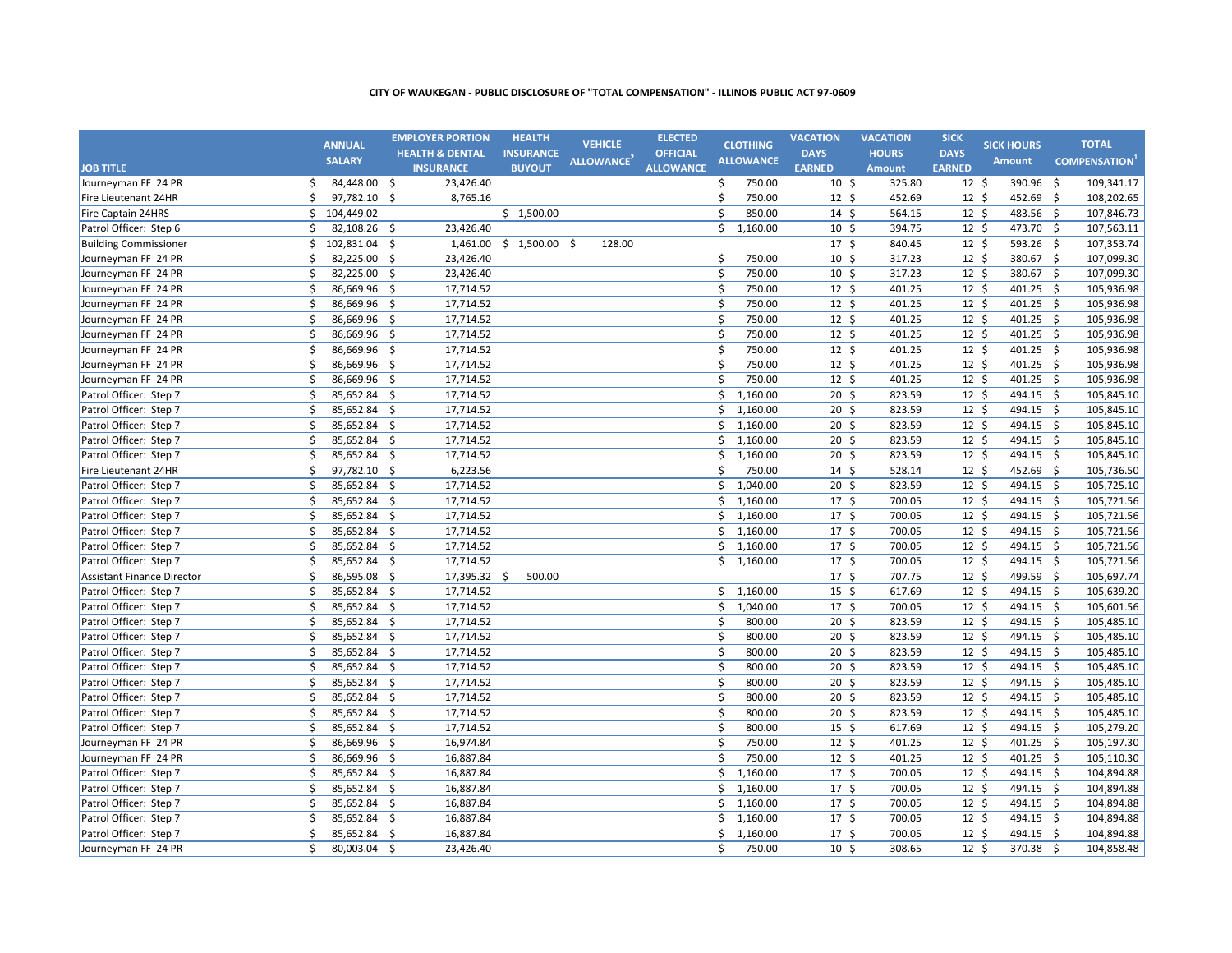|                                      |    | <b>ANNUAL</b> |                     | <b>EMPLOYER PORTION</b>    | <b>HEALTH</b>    | <b>VEHICLE</b>         | <b>ELECTED</b>   |         | <b>CLOTHING</b>  | <b>VACATION</b>  | <b>VACATION</b> | <b>SICK</b>     | <b>SICK HOURS</b> |                     | <b>TOTAL</b>        |
|--------------------------------------|----|---------------|---------------------|----------------------------|------------------|------------------------|------------------|---------|------------------|------------------|-----------------|-----------------|-------------------|---------------------|---------------------|
|                                      |    | <b>SALARY</b> |                     | <b>HEALTH &amp; DENTAL</b> | <b>INSURANCE</b> | ALLOWANCE <sup>2</sup> | <b>OFFICIAL</b>  |         | <b>ALLOWANCE</b> | <b>DAYS</b>      | <b>HOURS</b>    | <b>DAYS</b>     | Amount            |                     | <b>COMPENSATION</b> |
| <b>JOB TITLE</b>                     |    |               |                     | <b>INSURANCE</b>           | <b>BUYOUT</b>    |                        | <b>ALLOWANCE</b> |         |                  | <b>EARNED</b>    | <b>Amount</b>   | <b>EARNED</b>   |                   |                     |                     |
| Journeyman FF 24 PR                  | Ŝ. | 80,003.04 \$  |                     | 23,426.40                  |                  |                        |                  | \$      | 750.00           | $10\frac{1}{2}$  | 308.65          | $12 \;$ \$      | 370.38            | $\ddot{\mathsf{s}}$ | 104,858.48          |
| Patrol Officer: Step 7               | \$ | 85,652.84 \$  |                     | 16,887.84                  |                  |                        |                  | \$      | 800.00           | $20 \; \text{S}$ | 823.59          | $12 \;$ \$      | 494.15 \$         |                     | 104,658.42          |
| Patrol Officer: Step 7               | \$ | 85,652.84     | -\$                 | 16,887.84                  |                  |                        |                  | \$      | 800.00           | $20 \; \text{S}$ | 823.59          | $12 \div$       | 494.15 \$         |                     | 104,658.42          |
| Patrol Officer: Step 7               | \$ | 85,652.84 \$  |                     | 16,887.84                  |                  |                        |                  | \$      | 800.00           | $20 \; \text{S}$ | 823.59          | $12 \;$ \$      | 494.15 \$         |                     | 104,658.42          |
| Patrol Officer: Step 7               | \$ | 85,652.84     | \$                  | 16,887.84                  |                  |                        |                  | \$      | 920.00           | $17 \frac{2}{7}$ | 700.05          | $12 \;$ \$      | 494.15            | - \$                | 104,654.88          |
| Journeyman FF 24 hr                  | \$ | 86,669.96     | $\ddot{\mathsf{S}}$ | 16,325.76                  |                  |                        |                  | \$      | 750.00           | $12 \;$ \$       | 401.25          | $12 \;$ \$      | 401.25 \$         |                     | 104,548.22          |
| Journeyman FF 24 PR                  | \$ | 86,669.96     | $\ddot{\mathsf{S}}$ | 16,325.76                  |                  |                        |                  | \$      | 750.00           | $12 \;$ \$       | 401.25          | $12 \;$ \$      | 401.25 \$         |                     | 104,548.22          |
| Patrol Officer: Step 7               | \$ | 85,652.84     | $\ddot{\mathsf{S}}$ | 16,325.76                  |                  |                        |                  | \$      | 1,160.00         | $20 \; \text{S}$ | 823.59          | $12 \;$ \$      | 494.15 \$         |                     | 104,456.34          |
| Communication & Utilities Technician | \$ | 85,264.06     | -\$                 | 17,395.32                  |                  | \$<br>394.00           |                  |         |                  | $20 \; \text{S}$ | 819.85          | $12 \;$ \$      | 491.91 \$         |                     | 104,365.13          |
| Patrol Officer: Step 7               | \$ | 85,652.84 \$  |                     | 16,415.88                  |                  |                        |                  | \$      | 1,160.00         | $15 \; \text{S}$ | 617.69          | $12 \;$ \$      | 494.15 \$         |                     | 104,340.56          |
| Journeyman FF 24 PR                  | \$ | 80,003.04 \$  |                     | 22,686.72                  |                  |                        |                  | Ś.      | 750.00           | $10 \; \text{S}$ | 308.65          | $12 \;$ \$      | 370.38 \$         |                     | 104,118.80          |
| Human Resources Director             | \$ | 83,231.98     | \$                  | 19,928.88                  |                  |                        |                  |         |                  | $10 \;$ \$       | 400.15          | $12 \;$ \$      | 480.18            | $\mathsf{\hat{S}}$  | 104,041.20          |
| Patrol Officer: Step 7               | \$ | 85,652.84     | -\$                 | 16,325.76                  |                  |                        |                  | \$      | 800.00           | 17 <sup>5</sup>  | 700.05          | $12 \;$ \$      | 494.15 \$         |                     | 103,972.80          |
| Journeyman FF 24 PR                  | \$ | 84,448.00     | \$                  | 17,714.52                  |                  |                        |                  | $\zeta$ | 750.00           | 12 <sup>5</sup>  | 390.96          | $12 \;$ \$      | 390.96            | -\$                 | 103,694.45          |
| Journeyman FF 24 hr                  | \$ | 84,448.00     | \$                  | 17,714.52                  |                  |                        |                  | \$      | 750.00           | $12 \;$ \$       | 390.96          | $12 \;$ \$      | 390.96 \$         |                     | 103,694.45          |
| Journeyman FF 24 PR                  | \$ | 84,448.00     | $\ddot{\mathsf{S}}$ | 17,714.52                  |                  |                        |                  | \$      | 750.00           | $12 \;$ \$       | 390.96          | $12 \;$ \$      | 390.96 \$         |                     | 103,694.45          |
| Journeyman FF 24 PR                  | \$ | 84,448.00     | \$                  | 17,714.52                  |                  |                        |                  | \$      | 750.00           | $12 \;$ \$       | 390.96          | $12 \;$ \$      | 390.96 \$         |                     | 103,694.45          |
| Journeyman FF 24 PR                  | \$ | 84,448.00     | -\$                 | 17,714.52                  |                  |                        |                  | \$      | 750.00           | $12 \;$ \$       | 390.96          | 12 <sup>5</sup> | 390.96 \$         |                     | 103,694.45          |
| Journeyman FF 24 PR                  | \$ | 84,448.00     | $\ddot{\mathsf{S}}$ | 17,714.52                  |                  |                        |                  | \$      | 750.00           | 12 <sup>5</sup>  | 390.96          | $12 \;$ \$      | 390.96 \$         |                     | 103,694.45          |
| Journeyman FF 24 PR                  | \$ | 84,448.00     | $\ddot{\mathsf{S}}$ | 17,714.52                  |                  |                        |                  | \$      | 750.00           | $12 \;$ \$       | 390.96          | $12 \;$ \$      | 390.96 \$         |                     | 103,694.45          |
| Journeyman FF 24 PR                  | \$ | 84,448.00     | \$                  | 17,714.52                  |                  |                        |                  | \$      | 750.00           | 10 <sup>5</sup>  | 325.80          | 12 <sup>5</sup> | 390.96 \$         |                     | 103,629.29          |
| Journeyman FF 24 PR                  | \$ | 84,448.00     | -\$                 | 17,714.52                  |                  |                        |                  | \$      | 750.00           | 10 <sup>5</sup>  | 325.80          | 12 <sup>5</sup> | 390.96 \$         |                     | 103,629.29          |
| Journeyman FF 24 PR                  | \$ | 84,448.00     | $\ddot{\mathsf{S}}$ | 17,714.52                  |                  |                        |                  | \$      | 750.00           | 10 <sup>5</sup>  | 325.80          | 12 <sup>5</sup> | 390.96 \$         |                     | 103,629.29          |
| Journeyman FF 24 PR                  | \$ | 84,448.00 \$  |                     | 17,714.52                  |                  |                        |                  | \$      | 750.00           | $10 \;$ \$       | 325.80          | $12 \;$ \$      | 390.96 \$         |                     | 103,629.29          |
| Journeyman FF 24 PR                  | \$ | 84,448.00     | $\zeta$             | 17,714.52                  |                  |                        |                  | \$      | 750.00           | 10 <sup>5</sup>  | 325.80          | 12 <sup>5</sup> | 390.96 \$         |                     | 103,629.29          |
| Journeyman FF 24 PR                  | \$ | 84,448.00 \$  |                     | 17,714.52                  |                  |                        |                  | \$      | 750.00           | $10 \; \text{S}$ | 325.80          | 12 <sup>5</sup> | 390.96 \$         |                     | 103,629.29          |
| Patrol Officer: Step 7               | \$ | 85,652.84     | -\$                 | 15,499.08                  |                  |                        |                  | \$      | 1,100.00         | $20 \; \text{S}$ | 823.59          | 12 <sup>5</sup> | 494.15 \$         |                     | 103,569.66          |
| Journeyman FF 24 PR                  | \$ | 86,669.96 \$  |                     | 15,321.12                  |                  |                        |                  | \$      | 750.00           | 12 <sup>5</sup>  | 401.25          | 12 <sup>5</sup> | 401.25 \$         |                     | 103,543.58          |
| Patrol Officer: Step 7               | \$ | 85,652.84 \$  |                     | 15,462.36                  |                  |                        |                  | Ś.      | 800.00           | 17 <sup>5</sup>  | 700.05          | $12 \;$ \$      | 494.15 \$         |                     | 103,109.40          |
| <b>Telecommunications Manager</b>    | \$ | 75,535.12     | $\ddot{\mathsf{S}}$ | 26,354.64                  |                  |                        |                  |         |                  | 20 <sub>5</sub>  | 726.30          | 12 <sup>5</sup> | 435.78            | $\mathsf{\hat{S}}$  | 103,051.84          |
| Patrol Officer: Step 7               | \$ | 85,652.84 \$  |                     | 15,321.12                  |                  |                        |                  | \$      | 800.00           | 17 <sup>5</sup>  | 700.05          | $12 \;$ \$      | 494.15 \$         |                     | 102,968.16          |
| Patrol Officer: Step 7               | \$ | 85,652.84     | \$                  | 15,306.72                  |                  |                        |                  | \$      | 800.00           | 17 <sup>5</sup>  | 700.05          | 12 <sup>5</sup> | 494.15 \$         |                     | 102,953.76          |
| Journeyman FF 24 PR                  | \$ | 84,448.00 \$  |                     | 16,974.84                  |                  |                        |                  | \$      | 750.00           | $10 \; \text{S}$ | 325.80          | $12 \;$ \$      | 390.96 \$         |                     | 102,889.61          |
| Patrol Officer: Step 7               | \$ | 85,652.84 \$  |                     | 15,321.12                  |                  |                        |                  | \$      | 800.00           | $15 \; \text{S}$ | 617.69          | $12 \; \xi$     | 494.15 \$         |                     | 102,885.80          |
| Journeyman FF 24 PR                  | \$ | 84,448.00 \$  |                     | 15,600.60                  |                  |                        |                  | \$      | 750.00           | $10 \; \text{S}$ | 325.80          | $12 \;$ \$      | 390.96 \$         |                     | 101,515.37          |
| Journeyman FF 24 hr                  | \$ | 82,966.00     | $\mathsf{S}$        | 16,887.84                  |                  |                        |                  | \$      | 750.00           | $14 \text{ }$    | 448.12          | $12 \;$ \$      | 384.10 \$         |                     | 101,436.06          |
| Journeyman FF 24 PR                  | \$ | 84,448.00 \$  |                     | 15,499.08                  |                  |                        |                  | \$      | 750.00           | 10 <sup>5</sup>  | 325.80          | 12 <sup>5</sup> | 390.96 \$         |                     | 101,413.85          |
| Journeyman FF 24 PR                  | \$ | 82,225.00     | $\zeta$             | 17,714.52                  |                  |                        |                  | \$      | 750.00           | 10 <sup>5</sup>  | 317.23          | 12 <sup>5</sup> | 380.67 \$         |                     | 101,387.42          |
| Journeyman FF 24 PR                  | \$ | 82,225.00     | \$                  | 17,714.52                  |                  |                        |                  | \$      | 750.00           | 10 <sup>5</sup>  | 317.23          | 12 <sup>5</sup> | 380.67 \$         |                     | 101,387.42          |
| Journeyman FF 24 PR                  | \$ | 82,225.00     | $\dot{\mathsf{S}}$  | 16,974.84                  |                  |                        |                  | \$      | 750.00           | 10 <sup>5</sup>  | 317.23          | 12 <sup>5</sup> | 380.67 \$         |                     | 100,647.74          |
| Journeyman FF 24 PR                  | \$ | 82,225.00     | \$                  | 16,887.84                  |                  |                        |                  | Ŝ.      | 750.00           | 10 <sup>5</sup>  | 317.23          | 12 <sup>5</sup> | 380.67 \$         |                     | 100,560.74          |
| Fire Special Projects Analyst        | \$ | 81,752.10     | -\$                 | 17,236.20                  |                  |                        |                  |         |                  | 20 <sub>5</sub>  | 786.08          | $12 \;$ \$      | 471.65 \$         |                     | 100,246.02          |
| Journeyman FF 8 PR                   | \$ | 86,669.96     | -\$                 | 11,628.36                  |                  |                        |                  | \$      | 750.00           | $14 \;$ \$       | 583.36          | 12 <sup>5</sup> | $500.02$ \$       |                     | 100,131.69          |
| Journeyman FF 24 PR                  | \$ | 86,669.96     | -\$                 | 11,628.36                  |                  |                        |                  | \$      | 750.00           | 12 <sup>5</sup>  | 401.25          | 12 <sup>5</sup> | 401.25 \$         |                     | 99,850.82           |
| Patrol Officer: Step 7               | Ś. | 85,652.84 \$  |                     | 11,628.36                  |                  |                        |                  | \$      | 1,160.00         | 20 <sub>5</sub>  | 823.59          | 12 <sup>5</sup> | 494.15 \$         |                     | 99,758.94           |
|                                      |    |               |                     |                            |                  |                        |                  |         |                  |                  |                 |                 |                   |                     |                     |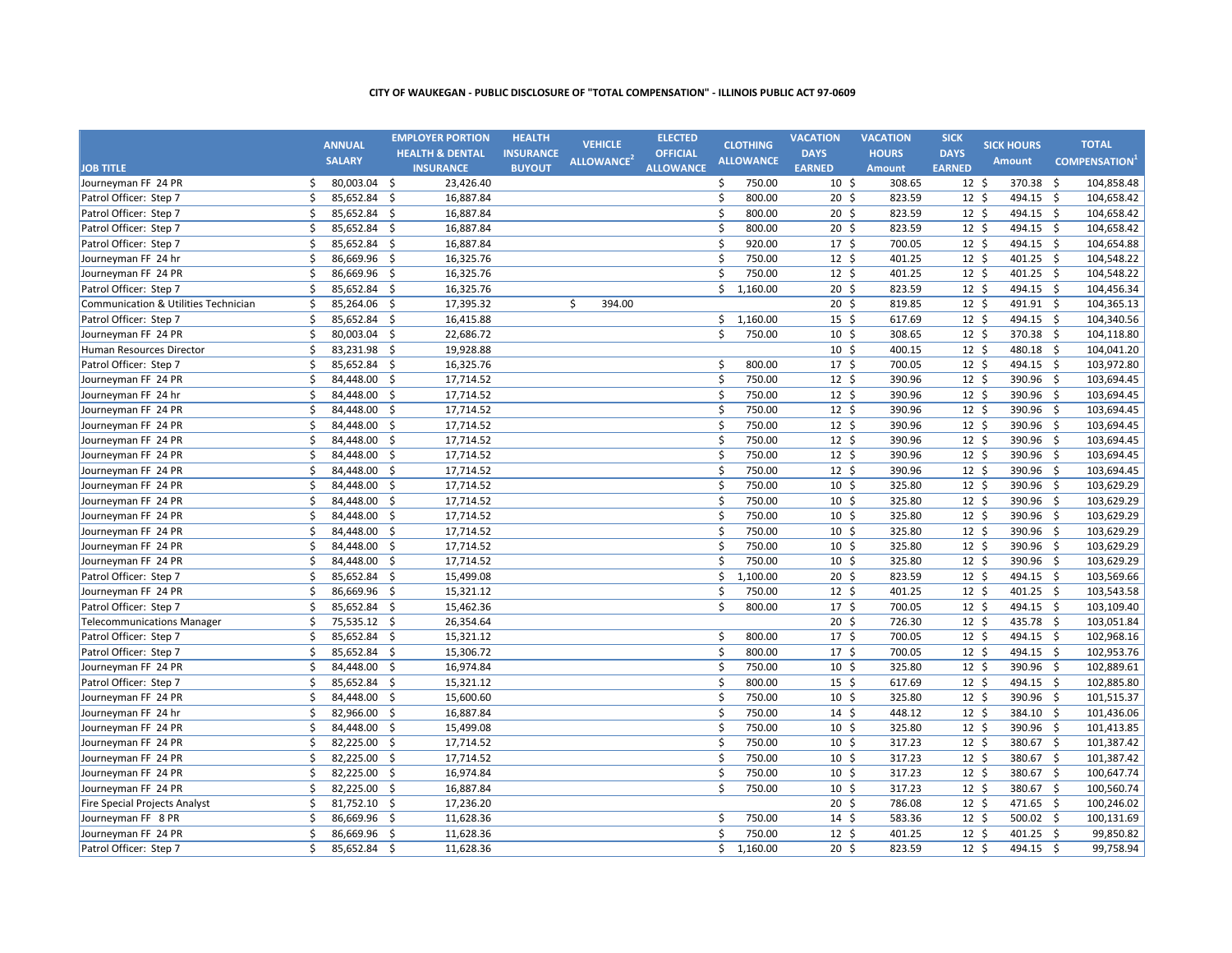|                           |    | <b>ANNUAL</b>  |                     | <b>EMPLOYER PORTION</b>    | <b>HEALTH</b>    | <b>VEHICLE</b>         | <b>ELECTED</b>   |         | <b>CLOTHING</b>  | <b>VACATION</b>  | <b>VACATION</b> | <b>SICK</b>     | <b>SICK HOURS</b> |                    | <b>TOTAL</b>        |
|---------------------------|----|----------------|---------------------|----------------------------|------------------|------------------------|------------------|---------|------------------|------------------|-----------------|-----------------|-------------------|--------------------|---------------------|
|                           |    | <b>SALARY</b>  |                     | <b>HEALTH &amp; DENTAL</b> | <b>INSURANCE</b> | ALLOWANCE <sup>2</sup> | <b>OFFICIAL</b>  |         | <b>ALLOWANCE</b> | <b>DAYS</b>      | <b>HOURS</b>    | <b>DAYS</b>     | Amount            |                    |                     |
| <b>JOB TITLE</b>          |    |                |                     | <b>INSURANCE</b>           | <b>BUYOUT</b>    |                        | <b>ALLOWANCE</b> |         |                  | <b>EARNED</b>    | <b>Amount</b>   | <b>EARNED</b>   |                   |                    | <b>COMPENSATION</b> |
| Patrol Officer: Step 7    | \$ | 85,652.84 \$   |                     | 11,628.36                  |                  |                        |                  |         | \$1,160.00       | $17 \;$ \$       | 700.05          | $12 \cdot 5$    | 494.15            | - \$               | 99,635.40           |
| Public Works Supervisor   | \$ | 77,528.02 \$   |                     | 20,400.00                  |                  |                        |                  | \$      | 350.00           | 20 <sub>5</sub>  | 745.46          | $12 \cdot 5$    | 447.28 \$         |                    | 99,470.76           |
| Patrol Officer: Step 7    | \$ | 85,652.84 \$   |                     | 11,615.76                  |                  |                        |                  | \$      | 800.00           | 20 <sub>5</sub>  | 823.59          | 12 <sup>5</sup> | 494.15 \$         |                    | 99,386.34           |
| Patrol Officer: Step 7    | \$ | $85,652.84$ \$ |                     | 11,615.76                  |                  |                        |                  | \$      | 800.00           | 17 <sup>5</sup>  | 700.05          | 12 <sup>5</sup> | 494.15 \$         |                    | 99,262.80           |
| Patrol Officer: Step 6    | \$ | 82,108.26      | $\dot{\mathsf{S}}$  | 15,462.36                  |                  |                        |                  | \$      | 800.00           | 10 <sup>5</sup>  | 394.75          | 12 <sup>5</sup> | 473.70            | $\mathsf{\hat{S}}$ | 99,239.07           |
| Journeyman FF 24 PR       | \$ | 80,003.04      | $\ddot{\mathsf{s}}$ | 17,714.52                  |                  |                        |                  | \$      | 750.00           | 12 <sup>5</sup>  | 370.38          | 12 <sup>5</sup> | 370.38            | -\$                | 99,208.33           |
| Journeyman FF 24 PR       | \$ | 82,225.00      | $\ddot{\mathsf{S}}$ | 15,499.08                  |                  |                        |                  | $\zeta$ | 750.00           | 10 <sup>5</sup>  | 317.23          | 12 <sup>5</sup> | 380.67            | \$                 | 99,171.98           |
| Journeyman FF 24 PR       | \$ | 80,003.04 \$   |                     | 17,714.52                  |                  |                        |                  | \$      | 750.00           | $10 \;$ \$       | 308.65          | $12 \;$ \$      | 370.38 \$         |                    | 99,146.60           |
| Journeyman FF 24 PR       | \$ | 80,003.04 \$   |                     | 17,714.52                  |                  |                        |                  | \$      | 750.00           | $10 \; \text{S}$ | 308.65          | 12 <sup>5</sup> | 370.38 \$         |                    | 99,146.60           |
| Journeyman FF 24 PR       | \$ | 82,225.00 \$   |                     | 15,462.36                  |                  |                        |                  | \$      | 750.00           | $10 \; \text{S}$ | 317.23          | $12 \;$ \$      | 380.67 \$         |                    | 99,135.26           |
| Public Works Supervisor   | \$ | 76,728.02 \$   |                     | 20,400.00                  |                  | \$<br>263.00           |                  | \$      | 175.00           | $20 \; \text{S}$ | 737.77          | $12 \;$ \$      | 442.66 \$         |                    | 98,746.45           |
| Patrol Officer: Step 7    | \$ | 85,652.84 \$   |                     | 10,731.00                  |                  |                        |                  | \$      | 1,160.00         | 17 <sup>5</sup>  | 700.05          | 12 <sup>5</sup> | 494.15 \$         |                    | 98,738.04           |
| Patrol Officer: Step 7    | \$ | 85,652.84 \$   |                     | 10,908.24                  |                  |                        |                  | \$      | 800.00           | 17 <sup>5</sup>  | 700.05          | $12 \;$ \$      | 494.15 \$         |                    | 98,555.28           |
| Public Works Supervisor   | \$ | 76,728.02      | -\$                 | 20,400.00                  |                  |                        |                  | \$      | 175.00           | $20 \; \text{S}$ | 737.77          | $12 \;$ \$      | 442.66 \$         |                    | 98,483.45           |
| Patrol Officer: Step 7    | \$ | 85,652.84 \$   |                     | 10,010.88                  |                  |                        |                  | \$      | 1,160.00         | $20 \; \text{S}$ | 823.59          | $12 \;$ \$      | 494.15 \$         |                    | 98,141.46           |
| Mechanic Supervisor       | \$ | 76,278.02      | -\$                 | 20,400.00                  |                  |                        |                  | \$      | 175.00           | $15 \; \text{S}$ | 550.08          | $12 \;$ \$      | 440.07 \$         |                    | 97,843.17           |
| Journeyman FF 24 PR       | \$ | 80,003.04 \$   |                     | 16,325.76                  |                  |                        |                  | \$      | 750.00           | $10 \; \text{S}$ | 308.65          | $12 \;$ \$      | 370.38 \$         |                    | 97,757.84           |
| Journeyman FF 24 PR       | \$ | 86,669.96      | $\dot{\mathsf{S}}$  | 9,044.76                   |                  |                        |                  | \$      | 750.00           | 12 <sup>5</sup>  | 401.25          | 12 <sup>5</sup> | 401.25 \$         |                    | 97,267.22           |
| Patrol Officer: Step 7    | \$ | 85,652.84 \$   |                     | 9,044.76                   |                  |                        |                  | \$      | 1,160.00         | 17 <sup>5</sup>  | 700.05          | 12 <sup>5</sup> | 494.15 \$         |                    | 97,051.80           |
| Patrol Officer: Step 7    | \$ | 85,652.84      | -\$                 | 9,044.76                   |                  |                        |                  | \$      | 1,160.00         | 17 <sup>5</sup>  | 700.05          | $12 \;$ \$      | 494.15 \$         |                    | 97,051.80           |
| Patrol Officer: Step 7    | Ś. | 85,652.84      | $\dot{\mathsf{S}}$  | 9,044.76                   |                  |                        |                  | \$      | 1,160.00         | 15 <sup>5</sup>  | 617.69          | 12 <sup>5</sup> | 494.15            | \$                 | 96,969.44           |
| Patrol Officer: Step 7    | \$ | 85,652.84 \$   |                     | 9,044.76                   |                  |                        |                  | \$      | 800.00           | 20 <sub>5</sub>  | 823.59          | 12 <sup>5</sup> | 494.15 \$         |                    | 96,815.34           |
| Patrol Officer: Step 7    | \$ | 85,652.84      | -\$                 | 9,044.76                   |                  |                        |                  | \$      | 800.00           | 20 <sub>5</sub>  | 823.59          | 12 <sup>5</sup> | 494.15 \$         |                    | 96,815.34           |
| Patrol Officer: Step 7    | \$ | 85,652.84      | -\$                 | 9,044.76                   |                  |                        |                  | \$      | 800.00           | 20 <sup>5</sup>  | 823.59          | 12 <sup>5</sup> | 494.15 \$         |                    | 96,815.34           |
| Patrol Officer: Step 7    | Ś  | 85,652.84      | $\ddot{\mathsf{S}}$ | 9,044.76                   |                  |                        |                  | \$      | 800.00           | 20 <sub>5</sub>  | 823.59          | 12 <sup>5</sup> | 494.15 \$         |                    | 96,815.34           |
| Patrol Officer: Step 7    | \$ | 85,652.84 \$   |                     | 9,044.76                   |                  |                        |                  | \$      | 800.00           | 17 <sup>5</sup>  | 700.05          | 12 <sup>5</sup> | 494.15 \$         |                    | 96,691.80           |
| Patrol Officer: Step 7    | \$ | 85,652.84      | $\dot{\mathsf{S}}$  | 9,044.76                   |                  |                        |                  | \$      | 800.00           | 17 <sup>5</sup>  | 700.05          | 12 <sup>5</sup> | 494.15 \$         |                    | 96,691.80           |
| Patrol Officer: Step 7    | \$ | 85,652.84      | $\ddot{\mathsf{s}}$ | 9,044.76                   |                  |                        |                  | \$      | 800.00           | 17 <sup>5</sup>  | 700.05          | 12 <sup>5</sup> | 494.15 \$         |                    | 96,691.80           |
| Journeyman FF 24 PR       | \$ | 84,448.00      | $\ddot{\mathsf{s}}$ | 10,680.24                  |                  |                        |                  | \$      | 750.00           | 10 <sup>5</sup>  | 325.80          | $12 \;$ \$      | 390.96 \$         |                    | 96,595.01           |
| Journeyman FF 24 PR       | \$ | 77,781.08      | \$                  | 16,325.76                  |                  |                        |                  | Ś.      | 750.00           | 8 <sup>5</sup>   | 240.07          | 12 <sup>5</sup> | 360.10            | $\mathsf{\hat{S}}$ | 95,457.00           |
| Fire Prevention Inspector | \$ | 77,602.60      | \$                  | 16,325.76                  |                  |                        |                  |         |                  | 17 <sup>5</sup>  | 634.25          | 12 <sup>5</sup> | 447.71            | -\$                | 95,010.32           |
| Journeyman FF 24 PR       | \$ | 84,448.00      | \$                  | 9,044.76                   |                  |                        |                  | \$      | 750.00           | 10 <sup>5</sup>  | 325.80          | 12 <sup>5</sup> | 390.96            | $\mathsf{\hat{S}}$ | 94,959.53           |
| Journeyman FF 24 PR       | \$ | 84,448.00 \$   |                     | 9,044.76                   |                  |                        |                  | \$      | 750.00           | $10 \; \text{S}$ | 325.80          | $12 \;$ \$      | 390.96 \$         |                    | 94,959.53           |
| Director of CDBG          | \$ | 83,366.96      | $\ddot{\mathsf{S}}$ | 10,175.52                  |                  |                        |                  |         |                  | $20 \; \text{S}$ | 801.61          | $12 \;$ \$      | 480.96 \$         |                    | 94,825.05           |
| Journeyman FF 24 PR       | \$ | 77,781.08 \$   |                     | 15,499.08                  |                  |                        |                  | \$      | 750.00           | $8\sqrt{5}$      | 240.07          | $12 \;$ \$      | 360.10 \$         |                    | 94,630.32           |
| Journeyman FF 24 PR       | \$ | 77,781.08 \$   |                     | 15,499.08                  |                  |                        |                  | \$      | 750.00           | $8\sqrt{5}$      | 240.07          | $12 \;$ \$      | 360.10 \$         |                    | 94,630.32           |
| Journeyman FF 24 PR       | \$ | 77,781.08 \$   |                     | 15,462.36                  |                  |                        |                  | \$      | 750.00           | 8 <sup>5</sup>   | 240.07          | 12 <sup>5</sup> | 360.10 \$         |                    | 94,593.60           |
| Journeyman FF 24 PR       | \$ | 82,225.00      | \$                  | 10,888.80                  |                  |                        |                  | \$      | 750.00           | $10 \; \text{S}$ | 317.23          | $12 \;$ \$      | 380.67 \$         |                    | 94,561.70           |
| Journeyman FF 24 PR       | \$ | 86,669.96      | -\$                 | 6,017.40                   |                  |                        |                  | \$      | 750.00           | $12 \;$ \$       | 401.25          | 12 <sup>5</sup> | 401.25 \$         |                    | 94,239.86           |
| Journeyman FF 24 PR       | \$ | 86,669.96      | -\$                 | 6,017.40                   |                  |                        |                  | \$      | 750.00           | $12 \;$ \$       | 401.25          | $12 \;$ \$      | 401.25 \$         |                    | 94,239.86           |
| Journeyman FF 24 PR       | \$ | 86,669.96      | -\$                 | 6,017.40                   |                  |                        |                  | \$      | 750.00           | 12 <sup>5</sup>  | 401.25          | 12 <sup>5</sup> | 401.25 \$         |                    | 94,239.86           |
| Journeyman FF 24 PR       | \$ | 86,669.96 \$   |                     | 6,017.40                   |                  |                        |                  | \$      | 750.00           | 12 <sup>5</sup>  | 401.25          | 12 <sup>5</sup> | 401.25 \$         |                    | 94,239.86           |
| Patrol Officer: Step 7    | \$ | 85,652.84      | -\$                 | 6,036.84                   |                  |                        |                  | \$      | 800.00           | 20 <sub>5</sub>  | 823.59          | 12 <sup>5</sup> | 494.15 \$         |                    | 93,807.42           |
| Patrol Officer: Step 7    | \$ | 85,652.84      | -\$                 | 6,017.40                   |                  |                        |                  | \$      | 920.00           | 17 <sup>5</sup>  | 700.05          | 12 <sup>5</sup> | 494.15 \$         |                    | 93,784.44           |
| Journeyman FF 24 PR       | Ś. | 86,669.96 \$   |                     | 5,532.00                   |                  |                        |                  | Ś.      | 750.00           | 12 <sup>5</sup>  | 401.25          | $12 \cdot 5$    | 401.25 \$         |                    | 93,754.46           |
|                           |    |                |                     |                            |                  |                        |                  |         |                  |                  |                 |                 |                   |                    |                     |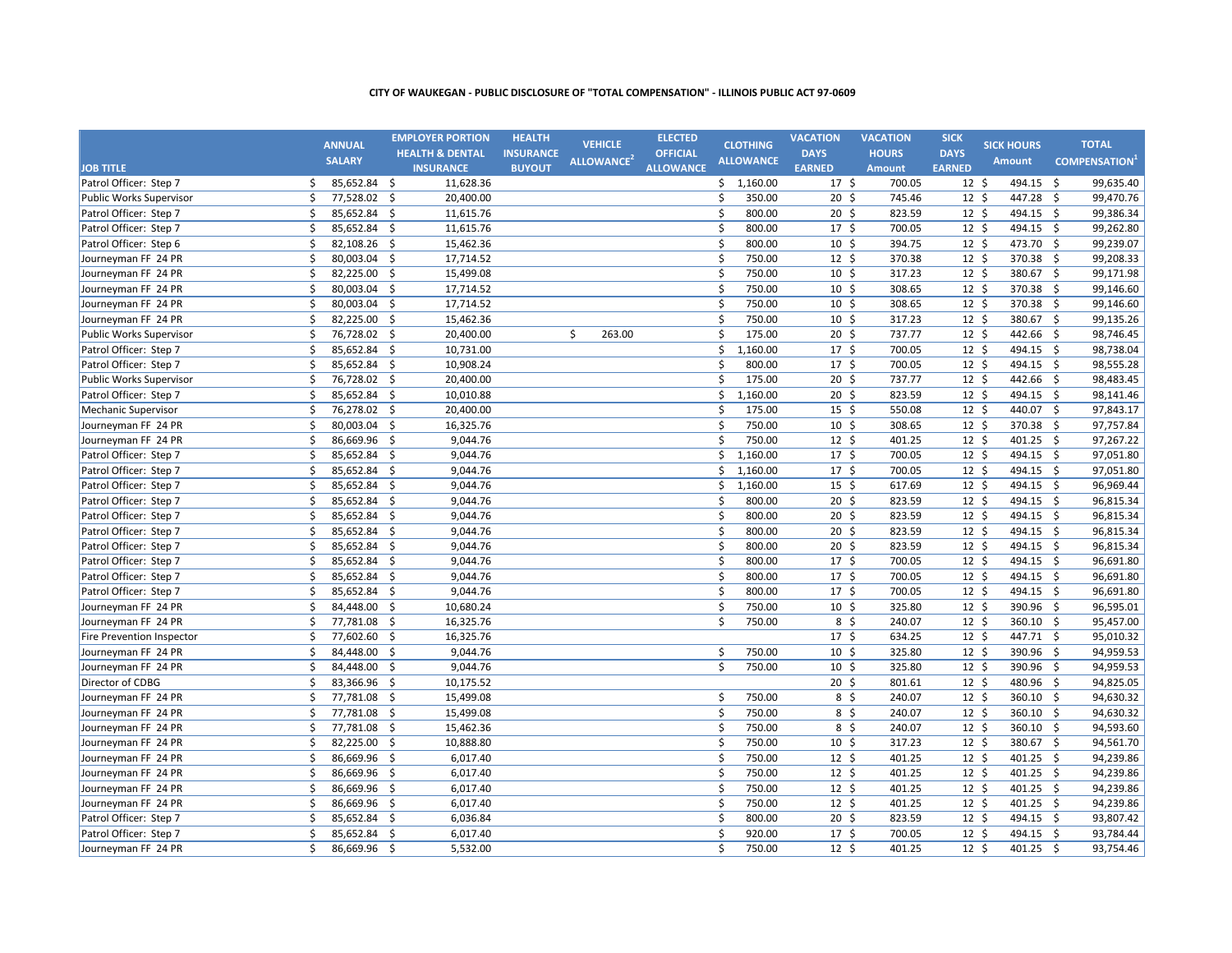|                                      |    | <b>ANNUAL</b> |                     | <b>EMPLOYER PORTION</b>    | <b>HEALTH</b>    | <b>VEHICLE</b>         | <b>ELECTED</b>   |              | <b>CLOTHING</b>  | <b>VACATION</b>  | <b>VACATION</b> | <b>SICK</b>      | <b>SICK HOURS</b> | <b>TOTAL</b>        |
|--------------------------------------|----|---------------|---------------------|----------------------------|------------------|------------------------|------------------|--------------|------------------|------------------|-----------------|------------------|-------------------|---------------------|
|                                      |    | <b>SALARY</b> |                     | <b>HEALTH &amp; DENTAL</b> | <b>INSURANCE</b> | ALLOWANCE <sup>2</sup> | <b>OFFICIAL</b>  |              | <b>ALLOWANCE</b> | <b>DAYS</b>      | <b>HOURS</b>    | <b>DAYS</b>      | <b>Amount</b>     | <b>COMPENSATION</b> |
| <b>JOB TITLE</b>                     |    |               |                     | <b>INSURANCE</b>           | <b>BUYOUT</b>    |                        | <b>ALLOWANCE</b> |              |                  | <b>EARNED</b>    | <b>Amount</b>   | <b>EARNED</b>    |                   |                     |
| Patrol Officer: Step 7               | Ś. | 85,652.84 \$  |                     | 6,017.40                   |                  |                        |                  | \$           | 800.00           | $17 \pm$         | 700.05          | $12 \; \text{S}$ | 494.15 \$         | 93,664.44           |
| Patrol Officer: Step 7               | Ś. | 85,652.84 \$  |                     | 5,868.96                   |                  |                        |                  | \$           | 800.00           | $20 \;$ \$       | 823.59          | $12 \;$ \$       | 494.15 \$         | 93,639.54           |
| Patrol Officer: Step 7               | \$ | 85,652.84 \$  |                     | 5,868.96                   |                  |                        |                  | \$           | 920.00           | 17 <sup>5</sup>  | 700.05          | $12 \div$        | 494.15 \$         | 93,636.00           |
| Patrol Officer: Step 6               | \$ | 82,108.26 \$  |                     | 9,044.76                   |                  |                        |                  | \$           | 860.00           | $10 \; \text{S}$ | 394.75          | $12 \;$ \$       | 473.70 \$         | 92,881.47           |
| Journeyman FF 24 PR                  | \$ | 77,781.08     | $\zeta$             | 13,569.84                  |                  |                        |                  | \$           | 750.00           | $8\frac{2}{3}$   | 240.07          | $12 \;$ \$       | 360.10 \$         | 92,701.08           |
| <b>Assistant Planner</b>             | \$ | 74,213.10 \$  |                     | 17,395.32                  |                  |                        |                  |              |                  | $15 \; \text{S}$ | 535.19          | $12 \;$ \$       | 428.15 \$         | 92,571.76           |
| <b>Executive Secretary</b>           | \$ | 64,614.96     | $\ddot{\mathsf{s}}$ | 26,354.64                  |                  |                        |                  |              |                  | $20 \; \text{S}$ | 621.30          | $12 \;$ \$       | 372.78 \$         | 91,963.68           |
| Journeyman FF 24 PR                  | \$ | 84,448.00 \$  |                     | 6,017.40                   |                  |                        |                  | \$           | 750.00           | $10 \; \text{S}$ | 325.80          | $12 \;$ \$       | 390.96 \$         | 91,932.17           |
| Patrol Officer: Step 3               | \$ | 66,996.02 \$  |                     | 23,426.40                  |                  |                        |                  | \$           | 800.00           | $10 \;$ \$       | 322.10          | $12 \;$ \$       | 386.52 \$         | 91,931.03           |
| <b>Back Flow Coordinator</b>         | \$ | 68,983.12 \$  |                     | 20,400.00                  |                  |                        |                  | \$           | 175.00           | $20 \; \text{S}$ | 663.30          | $12 \;$ \$       | 397.98 \$         | 90,619.40           |
| Public Works Supervisor              | \$ | 68,583.12 \$  |                     | 20,400.00                  |                  |                        |                  | \$           | 350.00           | $20 \; \text{S}$ | 659.45          | $12 \; \text{S}$ | 395.67 \$         | 90,388.24           |
| Journeyman FF 24 PR                  | \$ | 86,669.96     |                     |                            | \$1,500.00       |                        |                  | $\mathsf{S}$ | 750.00           | $14 \; \text{S}$ | 468.12          | $12 \; \text{S}$ | 401.25            | \$<br>89,789.33     |
| Journeyman FF 24 PR                  | \$ | 86,669.96     |                     |                            | \$1,500.00       |                        |                  | \$           | 750.00           | $12 \;$ \$       | 401.25          | $12 \;$ \$       | 401.25 \$         | 89,722.46           |
| Journeyman FF 24 PR                  | \$ | 82,225.00     | \$                  | 6,017.40                   |                  |                        |                  | \$           | 750.00           | $10 \; \text{S}$ | 317.23          | $12 \;$ \$       | 380.67 \$         | 89,690.30           |
| Journeyman FF 24 PR                  | \$ | 82,225.00     | $\ddot{\mathsf{S}}$ | 6,017.40                   |                  |                        |                  | \$           | 750.00           | $10 \; \text{S}$ | 317.23          | $12 \;$ \$       | 380.67 \$         | 89,690.30           |
| Patrol Officer: Step 6               | \$ | 82,108.26 \$  |                     | 5,532.00                   |                  |                        |                  | \$           | 800.00           | $10 \; \text{S}$ | 394.75          | $12 \; \text{S}$ | 473.70 \$         | 89,308.71           |
| Public Works Supervisor              | \$ | 67,733.12 \$  |                     | 20,400.00                  |                  |                        |                  | \$           | 175.00           | 17 <sup>5</sup>  | 553.59          | $12 \;$ \$       | 390.77 \$         | 89,252.48           |
| Patrol Officer: Step 7               | \$ | 85,652.84 \$  |                     | 1,298.64                   |                  |                        |                  | \$           | 1,160.00         | $15 \; \text{S}$ | 617.69          | $12 \;$ \$       | 494.15 \$         | 89,223.32           |
| Journeyman FF 24 PR                  | \$ | 82,225.00     | $\ddot{\mathsf{s}}$ | 5,532.00                   |                  |                        |                  | \$           | 750.00           | $10 \; \text{S}$ | 317.23          | $12 \;$ \$       | 380.67 \$         | 89,204.90           |
| Patrol Officer: Step 7               | \$ | 85,652.84 \$  |                     | 1,298.64                   |                  |                        |                  | Ś.           | 800.00           | $20 \; \text{S}$ | 823.59          | $12 \; \text{S}$ | 494.15 \$         | 89,069.22           |
|                                      | \$ | 70,300.10     | $\mathsf{S}$        | 17,436.48                  |                  |                        |                  |              |                  | 17 <sup>5</sup>  | 574.57          | $12\overline{5}$ | 405.58 \$         | 88,716.73           |
| Communication & Utilities Technician | \$ |               |                     |                            |                  |                        |                  |              |                  |                  |                 |                  |                   |                     |
| D/P Systems Operator                 |    | 69,560.96 \$  |                     | 17,550.72 \$               | 500.00           |                        |                  |              |                  | $20 \; \text{S}$ | 668.86          | $12 \;$ \$       | 401.31 \$         | 88,681.85           |
| Patrol Officer: Step 7               | \$ | 85,652.84     | $\zeta$             | 558.96                     |                  |                        |                  | \$           | 920.00           | 17 <sup>5</sup>  | 700.05          | $12 \;$ \$       | 494.15 \$         | 88,326.00           |
| Journeyman FF 24 PR                  | \$ | 77,781.08 \$  |                     | 9,044.76                   |                  |                        |                  | $\mathsf{S}$ | 750.00           | $8\sqrt{5}$      | 240.07          | $12 \;$ \$       | 360.10 \$         | 88,176.00           |
| Journeyman FF 24 PR                  | \$ | 77,781.08     | $\ddot{\mathsf{s}}$ | 9,044.76                   |                  |                        |                  | \$           | 750.00           | $8\sqrt{5}$      | 240.07          | $12 \; \text{S}$ | 360.10 \$         | 88,176.00           |
| Journeyman FF 24 PR                  | \$ | 77,781.08 \$  |                     | 9,044.76                   |                  |                        |                  | \$           | 750.00           | $8\sqrt{5}$      | 240.07          | $12 \; \text{S}$ | 360.10 \$         | 88,176.00           |
| Patrol Officer: Step 7               | \$ | 85,652.84     |                     |                            |                  |                        |                  | \$           | 1,160.00         | $20 \; \text{S}$ | 823.59          | $12 \;$ \$       | 494.15 \$         | 88,130.58           |
| Patrol Officer: Step 7               | \$ | 85,652.84 \$  |                     | 558.96                     |                  |                        |                  | \$           | 800.00           | $15 \; \text{S}$ | 617.69          | 12 <sup>5</sup>  | 494.15 \$         | 88,123.64           |
| Journeyman FF 24 PR                  | \$ | 77,781.08 \$  |                     | 8,896.32                   |                  |                        |                  | \$           | 750.00           | 8 <sup>5</sup>   | 240.07          | $12 \; \text{S}$ | 360.10 \$         | 88,027.56           |
| Patrol Officer: Step 7               | \$ | 85,652.84     |                     |                            |                  |                        |                  | Ś.           | 1,160.00         | $17 \frac{2}{7}$ | 700.05          | $12 \; \text{S}$ | 494.15 \$         | 88,007.04           |
| Patrol Officer: Step 7               | \$ | 85,652.84     |                     |                            |                  |                        |                  | \$           | 1,160.00         | $15 \;$ \$       | 617.69          | $12 \; \text{S}$ | 494.15 \$         | 87,924.68           |
| Patrol Officer: Step 7               | \$ | 85,652.84     |                     |                            |                  |                        |                  | \$           | 800.00           | 20 <sub>5</sub>  | 823.59          | $12 \text{ }$    | 494.15 \$         | 87,770.58           |
| Patrol Officer: Step 7               | \$ | 85,652.84     |                     |                            |                  |                        |                  | \$           | 800.00           | 20 <sub>5</sub>  | 823.59          | $12 \;$ \$       | 494.15 \$         | 87,770.58           |
| Patrol Officer: Step 7               | \$ | 85,652.84     |                     |                            |                  |                        |                  | \$           | 800.00           | $20 \; \text{S}$ | 823.59          | $12 \; \text{S}$ | 494.15 \$         | 87,770.58           |
| Patrol Officer: Step 7               | \$ | 85,652.84     |                     |                            |                  |                        |                  | \$           | 800.00           | $20 \frac{2}{5}$ | 823.59          | $12 \; \text{S}$ | 494.15 \$         | 87,770.58           |
| Public Works Superintendent          | \$ | 84,897.02     |                     |                            | \$1,500.00       |                        |                  | \$           | 175.00           | $15 \; \text{S}$ | 612.24          | $12 \; \text{S}$ | 489.79 \$         | 87,674.05           |
| Patrol Officer: Step 7               | \$ | 85,652.84     |                     |                            |                  |                        |                  | $\mathsf{S}$ | 800.00           | 17 <sup>5</sup>  | 700.05          | $12 \; \text{S}$ | 494.15 \$         | 87,647.04           |
| Journeyman FF 24 PR                  | \$ | 84,448.00     |                     |                            | \$1,500.00       |                        |                  | $\mathsf{S}$ | 750.00           | $12 \; \text{S}$ | 390.96          | $12 \; \text{S}$ | 390.96 \$         | 87,479.93           |
| Public Works Supervisor              | \$ | 77,528.02     | -\$                 | 7,800.00                   |                  |                        |                  | $\zeta$      | 175.00           | 20 <sub>5</sub>  | 745.46          | $12 \text{ }$    | 447.28 \$         | 86,695.76           |
| <b>Public Works Supervisor</b>       | \$ | 77,528.02     | \$                  | 7,800.00                   |                  |                        |                  | $\mathsf{S}$ | 175.00           | 20 <sub>5</sub>  | 745.46          | 12 <sup>5</sup>  | 447.28 \$         | 86,695.76           |
| Plat Administrator                   | \$ | 74,213.10     | \$                  | 10,175.52                  |                  |                        |                  |              |                  | 17 <sup>5</sup>  | 606.55          | $12 \cdot 5$     | 428.15 \$         | 85,423.32           |
| Journeyman FF 24 PR                  | \$ | 77,781.08 \$  |                     | 6,017.40                   |                  |                        |                  | \$           | 750.00           | $8\frac{2}{3}$   | 240.07          | $12 \;$ \$       | 360.10 \$         | 85,148.64           |
| Journeyman FF 24 PR                  | \$ | 77,781.08     | $\ddot{\varsigma}$  | 6,017.40                   |                  |                        |                  | \$           | 750.00           | $8\frac{2}{3}$   | 240.07          | $12 \text{ }$    | 360.10 \$         | 85,148.64           |
| Journeyman FF 24 PR                  | \$ | 77,781.08 \$  |                     | 6,017.40                   |                  |                        |                  | \$           | 750.00           | 8 <sup>5</sup>   | 240.07          | 12 <sup>5</sup>  | 360.10 \$         | 85,148.64           |
| Public Works Supervisor              | \$ | 63,826.10 \$  |                     | 20,400.00                  |                  |                        |                  | Ŝ.           | 175.00           | 10 <sup>5</sup>  | 306.86          | $12 \text{ }$    | 368.23 \$         | 85,076.18           |
|                                      |    |               |                     |                            |                  |                        |                  |              |                  |                  |                 |                  |                   |                     |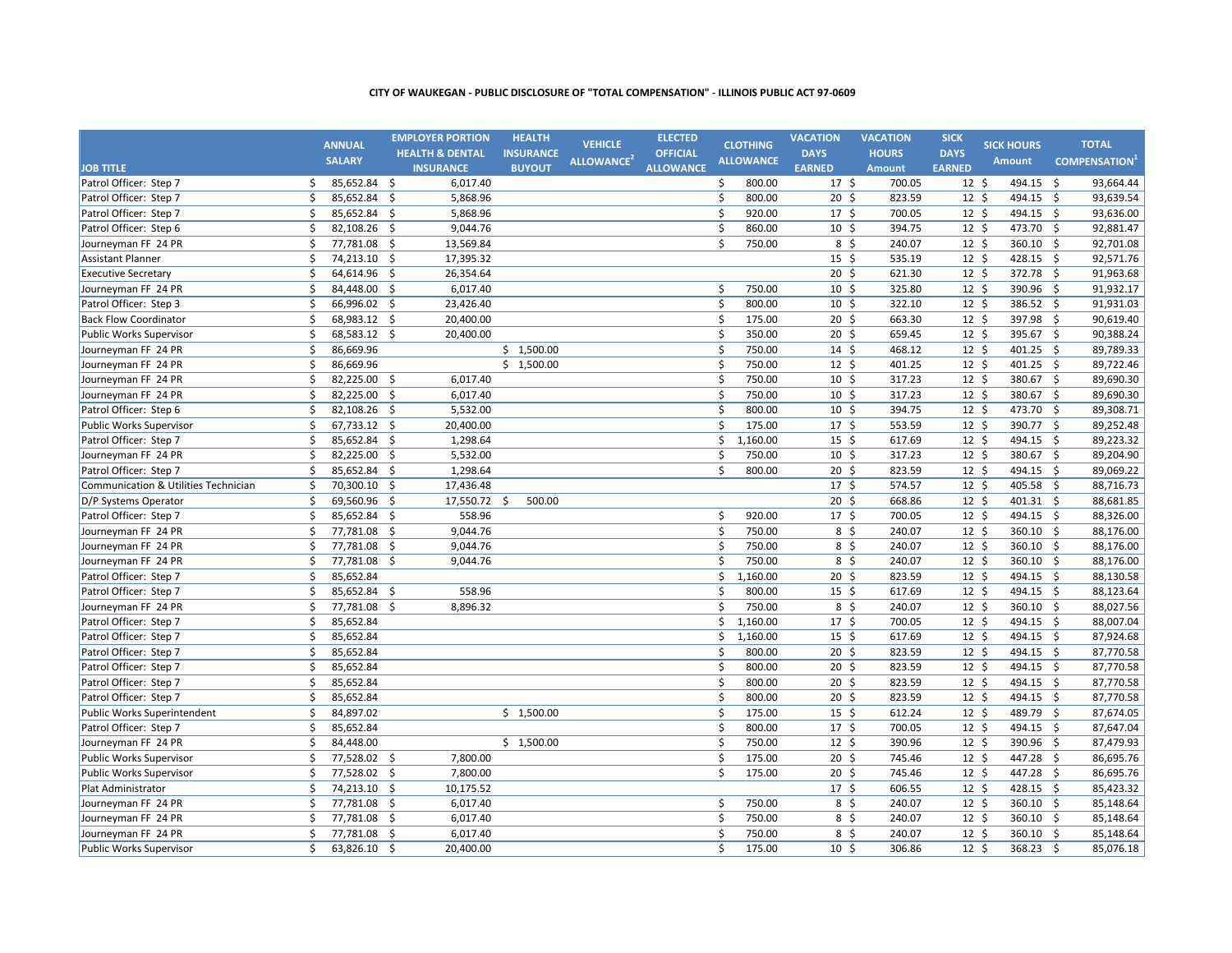|                                      |    | <b>ANNUAL</b> |                     | <b>EMPLOYER PORTION</b>    | <b>HEALTH</b>    | <b>VEHICLE</b>         | <b>ELECTED</b>   |                      | <b>CLOTHING</b>  | <b>VACATION</b>  | <b>VACATION</b> | <b>SICK</b>     | <b>SICK HOURS</b> |                    | <b>TOTAL</b>        |
|--------------------------------------|----|---------------|---------------------|----------------------------|------------------|------------------------|------------------|----------------------|------------------|------------------|-----------------|-----------------|-------------------|--------------------|---------------------|
|                                      |    | <b>SALARY</b> |                     | <b>HEALTH &amp; DENTAL</b> | <b>INSURANCE</b> | ALLOWANCE <sup>2</sup> | <b>OFFICIAL</b>  |                      | <b>ALLOWANCE</b> | <b>DAYS</b>      | <b>HOURS</b>    | <b>DAYS</b>     | <b>Amount</b>     |                    | <b>COMPENSATION</b> |
| <b>JOB TITLE</b>                     |    |               |                     | <b>INSURANCE</b>           | <b>BUYOUT</b>    |                        | <b>ALLOWANCE</b> |                      |                  | <b>EARNED</b>    | <b>Amount</b>   | <b>EARNED</b>   |                   |                    |                     |
| Patrol Officer: Step 3               | Ŝ. | 66,996.02 \$  |                     | 16,325.76                  |                  |                        |                  | \$                   | 800.00           | $10 \; \text{S}$ | 322.10          | $12 \;$ \$      | 386.52 \$         |                    | 84,830.39           |
| Maintenance Worker                   | \$ | 62,292.02 \$  |                     | 20,400.00                  |                  |                        |                  | \$                   | 180.00           | $20 \; \text{S}$ | 598.96          | $12 \;$ \$      | 359.38 \$         |                    | 83,830.36           |
| Maintenance Worker                   | \$ | 62,292.02 \$  |                     | 20,400.00                  |                  |                        |                  | \$                   | 180.00           | $20 \;$ \$       | 598.96          | $12 \;$ \$      | 359.38            | $\overline{\xi}$   | 83,830.36           |
| Maintenance Worker                   | \$ | 62,292.02 \$  |                     | 20,400.00                  |                  |                        |                  | \$                   | 180.00           | $20 \;$ \$       | 598.96          | $12 \;$ \$      | 359.38 \$         |                    | 83,830.36           |
| Mechanic/Welder                      | \$ | 62,192.06     | $\ddot{\mathsf{S}}$ | 20,400.00                  |                  |                        |                  | \$                   | 180.00           | $20 \;$ \$       | 598.00          | $12 \;$ \$      | 358.80            | \$                 | 83,728.86           |
| Maintenance Worker                   | \$ | 61,892.02 \$  |                     | 20,400.00                  |                  |                        |                  | \$                   | 360.00           | $20 \; \text{S}$ | 595.12          | $12 \;$ \$      | 357.07 \$         |                    | 83,604.20           |
| Maintenance Worker                   | \$ | 61,492.02     | $\ddot{\mathsf{s}}$ | 20,400.00                  |                  |                        |                  | Ś                    | 180.00           | $20 \; \text{S}$ | 591.27          | $12 \;$ \$      | 354.76 \$         |                    | 83,018.05           |
| <b>Telecommunications Supervisor</b> | \$ | 68,467.02 \$  |                     | 13,067.88                  |                  |                        |                  |                      |                  | $20 \;$ \$       | 658.34          | $12 \;$ \$      | 395.00            | \$                 | 82,588.24           |
| <b>Executive Secretary</b>           | \$ | 61,195.96     | -\$                 | 19,928.88                  |                  |                        |                  |                      |                  | $20 \;$ \$       | 588.42          | $12 \;$ \$      | 353.05 \$         |                    | 82,066.32           |
| Plumbing Inspector                   | \$ | 71,565.00 \$  |                     | 9,324.12                   |                  |                        |                  |                      |                  | $15 \;$ \$       | 516.09          | $12 \;$ \$      | 412.88 \$         |                    | 81,818.09           |
| D/P Systems Operator                 | \$ | 69,810.96 \$  |                     | 10,175.52                  |                  |                        |                  |                      |                  | $20 \; \text{S}$ | 671.26          | $12 \;$ \$      | 402.76 \$         |                    | 81,060.49           |
| Mechanic/Welder                      | \$ | 59,543.12     | $\ddot{\mathsf{S}}$ | 20,400.00                  |                  |                        |                  | \$                   | 180.00           | $15 \;$ \$       | 429.40          | $12 \;$ \$      | 343.52            | $\zeta$            | 80,896.04           |
| Public Works Supervisor              | \$ | 71,879.08 \$  |                     | 7,800.00                   |                  |                        |                  | \$                   | 175.00           | 17 <sup>5</sup>  | 587.47          | $12 \;$ \$      | 414.69            | $\zeta$            | 80,856.24           |
| Journeyman FF 24 PR                  | \$ | 77,781.08     |                     |                            | \$1,500.00       |                        |                  | \$                   | 750.00           | 8 \$             | 240.07          | $12 \;$ \$      | 360.10            | $\mathsf{\hat{S}}$ | 80,631.24           |
| Senior Accountant                    | \$ | 62,423.92     | -\$                 | 17,395.32                  |                  |                        |                  |                      |                  | 10 <sup>5</sup>  | 300.12          | $12 \;$ \$      | 360.14            | -\$                | 80,479.49           |
| Deputy City Clerk                    | \$ | 62,097.88     | $\ddot{\varsigma}$  | 17,395.32                  |                  |                        |                  | \$                   | 180.00           | $15 \;$ \$       | 447.82          | 12 <sup>5</sup> | 358.26            | \$                 | 80,479.28           |
| Journeyman FF 24 PR                  | \$ | 77,781.08     |                     |                            | \$1,000.00       |                        |                  | \$                   | 750.00           | $8\frac{2}{3}$   | 240.07          | $12 \;$ \$      | 360.10            | - \$               | 80,131.24           |
| Patrol Officer: Step 3               | \$ | 66,996.02 \$  |                     | 11,615.76                  |                  |                        |                  | \$                   | 800.00           | $10 \;$ \$       | 322.10          | 12 <sup>5</sup> | 386.52 \$         |                    | 80,120.39           |
| <b>Staff Accountant</b>              | \$ | 59,016.12 \$  |                     | 19,928.88                  |                  |                        |                  |                      |                  | 20 <sub>5</sub>  | 567.46          | 12 <sup>5</sup> | 340.48 \$         |                    | 79,852.94           |
| <b>Water Operator Group</b>          | \$ | 57,392.08 \$  |                     | 20,400.00                  |                  |                        |                  | \$                   | 180.00           | 20 <sub>5</sub>  | 551.85          | 12 <sup>5</sup> | 331.11 \$         |                    | 78,855.04           |
| Maintenance Worker                   | \$ | 57,113.10     | $\dot{\mathsf{S}}$  | 20,400.00                  |                  |                        |                  | $\boldsymbol{\zeta}$ | 360.00           | 20 <sub>5</sub>  | 549.16          | 12 <sup>5</sup> | 329.50            | S,                 | 78,751.76           |
| Maintenance Worker                   | \$ | 57,113.10 \$  |                     | 20,400.00                  |                  |                        |                  | \$                   | 360.00           | $20 \;$ \$       | 549.16          | $12 \cdot 5$    | 329.50 \$         |                    | 78,751.76           |
| Maintenance Worker                   | \$ | 57,113.10     | $\dot{\mathsf{S}}$  | 20,400.00                  |                  |                        |                  | \$                   | 180.00           | 20 <sub>5</sub>  | 549.16          | $12 \cdot 5$    | 329.50            | S,                 | 78,571.76           |
| Maintenance Worker                   | \$ | 57,113.10 \$  |                     | 20,400.00                  |                  |                        |                  | \$                   | 180.00           | $20 \; \text{S}$ | 549.16          | 12 <sup>5</sup> | 329.50 \$         |                    | 78,571.76           |
| Maintenance Worker                   | \$ | 57,113.10 \$  |                     | 20,400.00                  |                  |                        |                  | \$                   | 180.00           | 20 <sub>5</sub>  | 549.16          | 12 <sup>5</sup> | $329.50$ \$       |                    | 78,571.76           |
| Maintenance Worker                   | \$ | 57,113.10 \$  |                     | 20,400.00                  |                  |                        |                  | \$                   | 180.00           | 20 <sub>5</sub>  | 549.16          | 12 <sup>5</sup> | 329.50 \$         |                    | 78,571.76           |
| Maintenance Worker                   | \$ | 57,113.10     | - \$                | 20,400.00                  |                  |                        |                  | \$                   | 180.00           | 20 <sub>5</sub>  | 549.16          | 12 <sup>5</sup> | 329.50 \$         |                    | 78,571.76           |
| Maintenance Worker                   | \$ | 57,113.10 \$  |                     | 20,400.00                  |                  |                        |                  | \$                   | 180.00           | 20 <sub>5</sub>  | 549.16          | 12 <sup>5</sup> | 329.50 \$         |                    | 78,571.76           |
| Maintenance Worker                   | \$ | 57,113.10 \$  |                     | 20,400.00                  |                  |                        |                  | \$                   | 180.00           | 20 <sub>5</sub>  | 549.16          | 12 <sup>5</sup> | 329.50 \$         |                    | 78,571.76           |
| Patrol Officer: Step 5               | \$ | 76,753.30     |                     |                            |                  |                        |                  | \$                   | 920.00           | 10 <sup>5</sup>  | 369.01          | 12 <sup>5</sup> | 442.81            | $\mathsf{\hat{S}}$ | 78,485.11           |
| Mechanic/Welder                      | \$ | 56,549.94     | $\ddot{\mathsf{S}}$ | 20,400.00                  |                  |                        |                  | \$                   | 180.00           | $20 \; \text{S}$ | 543.75          | 12 <sup>5</sup> | 326.25            | - \$               | 77,999.94           |
| Property Evidence Manager            | \$ | 59,589.06     | $\mathsf{\hat{S}}$  | 17,395.32                  |                  |                        |                  |                      |                  | 15 <sup>5</sup>  | 429.73          | 12 <sup>5</sup> | 343.78            | $\mathsf{\hat{S}}$ | 77,757.89           |
| Police Records Supervisor            | \$ | 69,810.96 \$  |                     | 6,769.68                   |                  |                        |                  |                      |                  | 20 <sub>5</sub>  | 671.26          | $12 \;$ \$      | 402.76 \$         |                    | 77,654.65           |
| Patrol Officer: Step 3               | \$ | 66,996.02 \$  |                     | 9,044.76                   |                  |                        |                  | \$                   | 800.00           | $10 \;$ \$       | 322.10          | $12 \;$ \$      | 386.52 \$         |                    | 77,549.39           |
| Patrol Officer: Step 3               | \$ | 66,996.02 \$  |                     | 9,044.76                   |                  |                        |                  | $\boldsymbol{\zeta}$ | 800.00           | $10 \;$ \$       | 322.10          | $12 \;$ \$      | 386.52 \$         |                    | 77,549.39           |
| Patrol Officer: Step 3               | \$ | 66,996.02 \$  |                     | 9,044.76                   |                  |                        |                  | \$                   | 800.00           | 10 <sup>5</sup>  | 322.10          | 12 <sup>5</sup> | 386.52 \$         |                    | 77,549.39           |
| Patrol Officer: Step 3               | \$ | 66,996.02 \$  |                     | 9,044.76                   |                  |                        |                  | \$                   | 800.00           | 10 <sup>5</sup>  | 322.10          | 12 <sup>5</sup> | 386.52 \$         |                    | 77,549.39           |
| Mechanic/Welder                      | \$ | 56,099.94 \$  |                     | 20,400.00                  |                  |                        |                  | \$                   | 180.00           | 17 <sup>5</sup>  | 458.51          | 12 <sup>5</sup> | 323.65 \$         |                    | 77,462.10           |
| <b>Water Operator Group</b>          | \$ | 56,099.68     | \$                  | 20,400.00                  |                  |                        |                  | $\boldsymbol{\zeta}$ | 180.00           | 17 <sup>5</sup>  | 458.51          | 12 <sup>5</sup> | 323.65            | - \$               | 77,461.84           |
| Mechanic/Welder                      | \$ | 56,099.94     | Ŝ.                  | 20,400.00                  |                  |                        |                  | \$                   | 180.00           | 15 <sup>5</sup>  | 404.57          | 12 <sup>5</sup> | 323.65 \$         |                    | 77,408.16           |
| Maintenance Worker                   | \$ | 55,825.12     | -\$                 | 20,400.00                  |                  |                        |                  | \$                   | 360.00           | 17 <sup>5</sup>  | 456.26          | 12 <sup>5</sup> | 322.07            | -\$                | 77,363.45           |
| Maintenance Worker                   | \$ | 55,825.12 \$  |                     | 20,400.00                  |                  |                        |                  | \$                   | 180.00           | 17 <sup>5</sup>  | 456.26          | 12 <sup>5</sup> | 322.07 \$         |                    | 77,183.45           |
| Maintenance Worker                   | \$ | 55,825.12 \$  |                     | 20,400.00                  |                  |                        |                  | Ś.                   | 180.00           | $17 \frac{2}{7}$ | 456.26          | 12 <sup>5</sup> | 322.07 \$         |                    | 77,183.45           |
| Office Supervisor                    | \$ | 56,073.94 \$  |                     | 19,928.88                  |                  |                        |                  |                      |                  | 17 <sup>5</sup>  | 458.30          | 12 <sup>5</sup> | 323.50 \$         |                    | 76,784.62           |
| Property Evidence Manager            | Ś. | 58,445.06 \$  |                     | 17,395.32                  |                  |                        |                  |                      |                  | $15 \;$ \$       | 421.48          | 12 <sup>5</sup> | 337.18 \$         |                    | 76,599.04           |
|                                      |    |               |                     |                            |                  |                        |                  |                      |                  |                  |                 |                 |                   |                    |                     |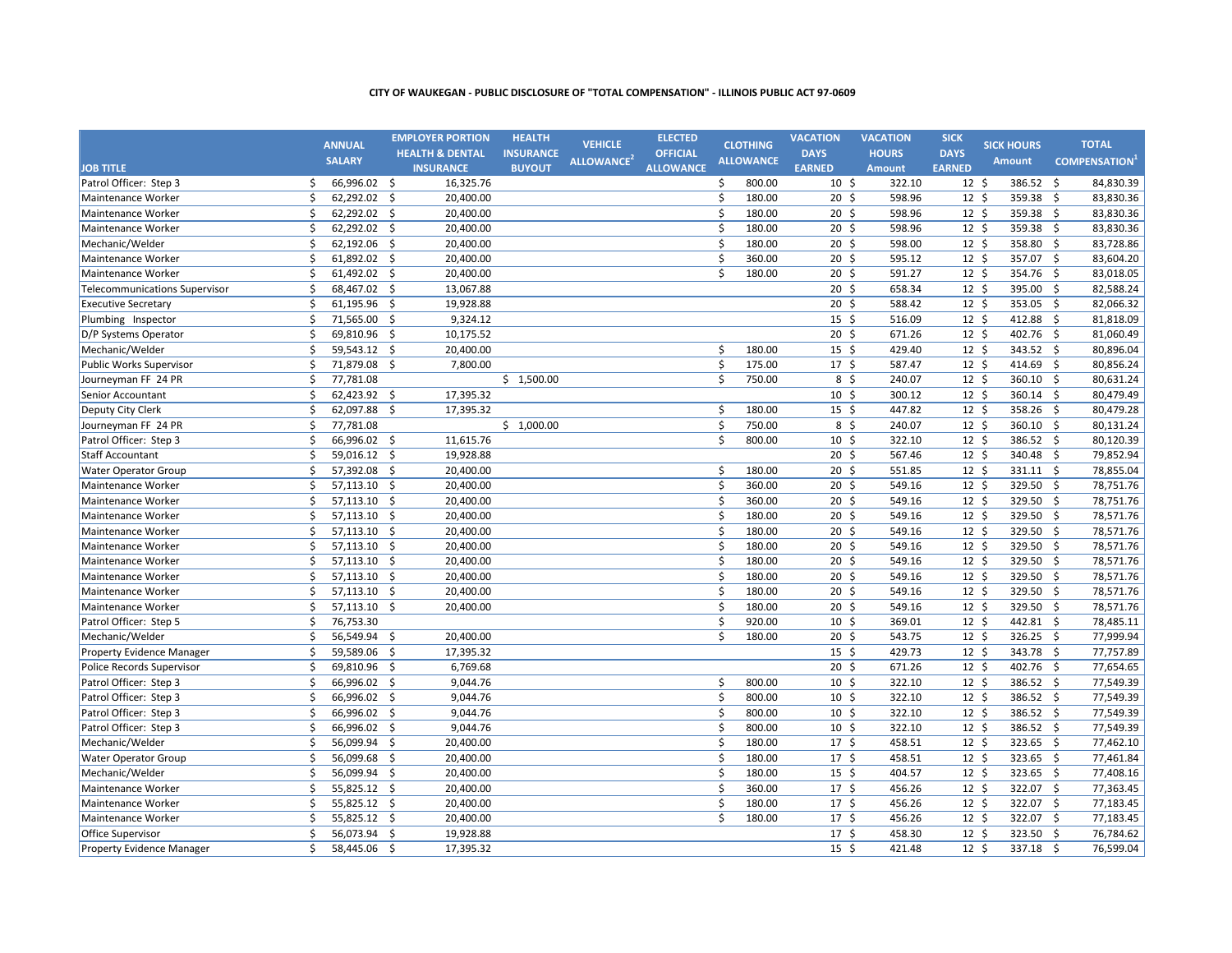|                                       |    | <b>ANNUAL</b> | <b>EMPLOYER PORTION</b>          | <b>HEALTH</b>    | <b>VEHICLE</b>         | <b>ELECTED</b>   |                    | <b>CLOTHING</b>  | <b>VACATION</b>  | <b>VACATION</b> | <b>SICK</b>      | <b>SICK HOURS</b> |                     | <b>TOTAL</b>        |
|---------------------------------------|----|---------------|----------------------------------|------------------|------------------------|------------------|--------------------|------------------|------------------|-----------------|------------------|-------------------|---------------------|---------------------|
|                                       |    | <b>SALARY</b> | <b>HEALTH &amp; DENTAL</b>       | <b>INSURANCE</b> |                        | <b>OFFICIAL</b>  |                    | <b>ALLOWANCE</b> | <b>DAYS</b>      | <b>HOURS</b>    | <b>DAYS</b>      | <b>Amount</b>     |                     | <b>COMPENSATION</b> |
| <b>JOB TITLE</b>                      |    |               | <b>INSURANCE</b>                 | <b>BUYOUT</b>    | ALLOWANCE <sup>2</sup> | <b>ALLOWANCE</b> |                    |                  | <b>EARNED</b>    | <b>Amount</b>   | <b>EARNED</b>    |                   |                     |                     |
| Apprentice II: 24 PR                  | \$ | 72,595.12     |                                  | \$1,500.00       |                        |                  | $\mathsf{S}$       | 750.00           | $8\frac{2}{3}$   | 224.06          | $12 \text{ }$    | 336.09            | -\$                 | 75,405.27           |
| <b>Rehabilitation Coordinator</b>     | \$ | 47,857.94 \$  | 26,354.64                        |                  |                        |                  |                    |                  | 10 <sup>5</sup>  | 230.09          | $12 \; \text{S}$ | 276.10 \$         |                     | 74,718.77           |
| <b>Telecommunications Supervisor</b>  | \$ | 63,347.88     | -\$<br>10,175.52                 |                  |                        |                  |                    |                  | 20 <sub>5</sub>  | 609.11          | 12 <sup>5</sup>  | 365.47            | $\ddot{\mathsf{s}}$ | 74,497.98           |
| Patrol Officer: Step 3                | \$ | 66,996.02 \$  | 5,532.00                         |                  |                        |                  |                    | \$1,160.00       | $10 \;$ \$       | 322.10          | 12 <sup>5</sup>  | 386.52 \$         |                     | 74,396.63           |
| Sr. Telecommunicator                  | \$ | 56,599.92     | $\ddot{\mathsf{S}}$<br>16,887.84 |                  |                        |                  |                    |                  | 15 <sup>5</sup>  | 408.17          | 12 <sup>5</sup>  | 326.54            | $\mathsf{\hat{S}}$  | 74,222.47           |
| Telecommunicator                      | \$ | 55,665.10 \$  | 17,714.52                        |                  |                        |                  |                    |                  | 17 <sup>5</sup>  | 454.96          | $12 \;$ \$       | 321.14 \$         |                     | 74,155.72           |
| Patrol Officer: Step 3                | \$ | 66,996.02 \$  | 5,532.00                         |                  |                        |                  | \$                 | 800.00           | 10 <sup>5</sup>  | 322.10          | 12 <sup>5</sup>  | 386.52 \$         |                     | 74,036.63           |
| Patrol Officer: Step 3                | \$ | 66,996.02 \$  | 5,532.00                         |                  |                        |                  | $\mathsf{\hat{S}}$ | 800.00           | 10 <sup>5</sup>  | 322.10          | 12 <sup>5</sup>  | 386.52 \$         |                     | 74,036.63           |
| Maintenance Worker                    | \$ | 52,270.08 \$  | 20,400.00                        |                  |                        |                  | $\mathsf{\hat{S}}$ | 360.00           | 20 <sub>5</sub>  | 502.60          | 12 <sup>5</sup>  | 301.56 \$         |                     | 73,834.24           |
| Maintenance Worker                    | \$ | 52,270.08 \$  | 20,400.00                        |                  |                        |                  | Ŝ.                 | 180.00           | 20 <sub>5</sub>  | 502.60          | 12 <sup>5</sup>  | 301.56 \$         |                     | 73,654.24           |
| Maintenance Worker                    | \$ | 52,270.08 \$  | 20,400.00                        |                  |                        |                  | Ŝ.                 | 180.00           | 20 <sub>5</sub>  | 502.60          | 12 <sup>5</sup>  | 301.56 \$         |                     | 73,654.24           |
| Maintenance Worker                    | \$ | 52,270.08     | \$<br>20,400.00                  |                  |                        |                  | $\mathsf{\hat{S}}$ | 180.00           | 20 <sub>5</sub>  | 502.60          | 12 <sup>5</sup>  | 301.56            | -\$                 | 73,654.24           |
| Maintenance Worker                    | \$ | 51,820.08     | 20,400.00<br>-\$                 |                  |                        |                  | $\mathsf{\hat{S}}$ | 360.00           | 17 <sup>5</sup>  | 423.53          | 12 <sup>5</sup>  | 298.96            | - \$                | 73,302.57           |
| Maintenance Worker                    | \$ | 51,820.08     | \$<br>20,400.00                  |                  |                        |                  | Ŝ.                 | 360.00           | 17 <sup>5</sup>  | 423.53          | 12 <sup>5</sup>  | 298.96            | Ŝ.                  | 73,302.57           |
| Maintenance Worker                    | \$ | 51,820.08     | -\$<br>20,400.00                 |                  |                        |                  | $\mathsf{\hat{S}}$ | 360.00           | 17 <sup>5</sup>  | 423.53          | 12 <sup>5</sup>  | 298.96 \$         |                     | 73,302.57           |
| Maintenance Worker                    | \$ | 51,820.08     | $\ddot{\varsigma}$<br>20,400.00  |                  |                        |                  | \$                 | 360.00           | $17 \frac{2}{7}$ | 423.53          | $12 \;$ \$       | 298.96 \$         |                     | 73,302.57           |
| Code Enforcement Officer & Supervisor | \$ | 61,880.04 \$  | 10,175.52                        |                  | \$<br>136.00           |                  |                    |                  | $20 \;$ \$       | 595.00          | $12 \;$ \$       | 357.00 \$         |                     | 73,143.56           |
| Maintenance Worker                    | \$ | 51,820.08     | $\ddot{\varsigma}$<br>20,400.00  |                  |                        |                  | \$                 | 180.00           | $17 \;$ \$       | 423.53          | $12 \;$ \$       | 298.96 \$         |                     | 73,122.57           |
| Maintenance Worker                    | \$ | 51,820.08 \$  | 20,400.00                        |                  |                        |                  | $\mathsf{\hat{S}}$ | 180.00           | 17 <sup>5</sup>  | 423.53          | 12 <sup>5</sup>  | 298.96 \$         |                     | 73,122.57           |
| Maintenance Worker                    | \$ | 51,820.08 \$  | 20,400.00                        |                  |                        |                  | \$                 | 180.00           | $17 \frac{2}{7}$ | 423.53          | $12 \;$ \$       | 298.96 \$         |                     | 73,122.57           |
| Maintenance Worker                    | \$ | 51,820.08     | $\dot{\mathsf{S}}$<br>20,400.00  |                  |                        |                  | $\zeta$            | 180.00           | 15 <sup>5</sup>  | 373.70          | 12 <sup>5</sup>  | 298.96 \$         |                     | 73,072.74           |
| Maintenance Worker                    | \$ | 51,820.08 \$  | 20,400.00                        |                  |                        |                  | \$                 | 180.00           | $15 \; \text{S}$ | 373.70          | 12 <sup>5</sup>  | 298.96 \$         |                     | 73,072.74           |
| <b>Benefits Coordinator</b>           | \$ | 55,141.06     | $\zeta$<br>17,236.20             |                  |                        |                  |                    |                  | 10 <sup>5</sup>  | 265.10          | 12 <sup>5</sup>  | 318.12 \$         |                     | 72,960.48           |
| <b>Executive Secretary</b>            | \$ | 61,695.96 \$  | 10,175.52                        |                  |                        |                  |                    |                  | 20 <sub>5</sub>  | 593.23          | 12 <sup>5</sup>  | 355.94 \$         |                     | 72,820.65           |
| Patrol Officer: Step 2                | \$ | 65,047.84 \$  | 6,017.40                         |                  |                        |                  | \$                 | 800.00           | 10 <sup>5</sup>  | 312.73          | 12 <sup>5</sup>  | 375.28 \$         |                     | 72,553.25           |
| <b>Police Auxiliary Group</b>         | \$ | 51,179.90 \$  | 20,400.00                        |                  |                        |                  | $\mathsf{\hat{S}}$ | 165.00           | 20 <sub>5</sub>  | 492.11          | 12 <sup>5</sup>  | 295.27 \$         |                     | 72,532.28           |
| <b>Police Auxiliary Group</b>         | \$ | 51,179.90     | -\$<br>20,400.00                 |                  |                        |                  | \$                 | 165.00           | 20 <sub>5</sub>  | 492.11          | 12 <sup>5</sup>  | 295.27 \$         |                     | 72,532.28           |
| Maintenance Worker                    | \$ | 51,054.90 \$  | 20,400.00                        |                  |                        |                  | \$                 | 360.00           | 15 <sup>5</sup>  | 368.18          | 12 <sup>5</sup>  | 294.55 \$         |                     | 72,477.63           |
| Maintenance Worker                    | \$ | 51,054.90 \$  | 20,400.00                        |                  |                        |                  | \$                 | 360.00           | 10 <sup>5</sup>  | 245.46          | 12 <sup>5</sup>  | 294.55 \$         |                     | 72,354.90           |
| Maintenance Worker                    | Ś. | 51,054.90     | \$<br>20,400.00                  |                  |                        |                  | Ś.                 | 180.00           | 17 <sup>5</sup>  | 417.28          | 12 <sup>5</sup>  | 294.55            | - \$                | 72,346.72           |
| Maintenance Worker                    | \$ | 51,054.90     | 20,400.00<br>-\$                 |                  |                        |                  | \$                 | 180.00           | 17 <sup>5</sup>  | 417.28          | 12 <sup>5</sup>  | 294.55 \$         |                     | 72,346.72           |
| Maintenance Worker                    | \$ | 51,055.68     | \$<br>20,400.00                  |                  |                        |                  | Ŝ.                 | 180.00           | $15 \;$ \$       | 368.19          | 12 <sup>5</sup>  | 294.55            | - \$                | 72,298.42           |
| Maintenance Worker                    | \$ | 51,054.90 \$  | 20,400.00                        |                  |                        |                  | \$                 | 180.00           | $15 \;$ \$       | 368.18          | $12 \;$ \$       | 294.55 \$         |                     | 72,297.63           |
| Maintenance Worker                    | \$ | 51,054.90     | $\ddot{\mathsf{S}}$<br>20,400.00 |                  |                        |                  | \$                 | 180.00           | $15 \;$ \$       | 368.18          | $12 \;$ \$       | 294.55 \$         |                     | 72,297.63           |
| Maintenance Worker                    | \$ | 51,054.90     | -\$<br>20,400.00                 |                  |                        |                  | \$                 | 180.00           | $15 \;$ \$       | 368.18          | $12 \;$ \$       | 294.55 \$         |                     | 72,297.63           |
| Patrol Officer: Step 2                | \$ | 65,047.84 \$  | 5,532.00                         |                  |                        |                  | \$                 | 800.00           | $10 \;$ \$       | 312.73          | $12 \;$ \$       | 375.28 \$         |                     | 72,067.85           |
| Maintenance Worker                    | \$ | 62,292.02 \$  | 7,800.00                         |                  |                        |                  | $\mathsf{\hat{S}}$ | 180.00           | 20 <sub>5</sub>  | 598.96          | $12 \;$ \$       | 359.38 \$         |                     | 71,230.36           |
| Maintenance Worker                    | \$ | 62,292.02 \$  | 7,800.00                         |                  |                        |                  | \$                 | 180.00           | $20 \; \text{S}$ | 598.96          | $12 \;$ \$       | 359.38 \$         |                     | 71,230.36           |
| Maintenance Worker                    | \$ | 62,292.02     | $\dot{\mathsf{S}}$<br>7,800.00   |                  |                        |                  | $\mathsf{\dot{S}}$ | 180.00           | $20 \;$ \$       | 598.96          | $12 \;$ \$       | 359.38            | $\mathsf{\hat{S}}$  | 71,230.36           |
| Sr. Telecommunicator                  | \$ | 61,063.90     | \$<br>9,044.76                   |                  |                        |                  |                    |                  | $20 \; \text{S}$ | 587.15          | 12 <sup>5</sup>  | 352.29            | - \$                | 71,048.10           |
| Laboratory Supervisor                 | \$ | 63,339.90     | $\zeta$<br>6,769.68              |                  |                        |                  | \$                 | 175.00           | 10 <sup>5</sup>  | 304.52          | 12 <sup>5</sup>  | 365.42 \$         |                     | 70,954.52           |
| Telecommunicator                      | \$ | 52,468.92     | -\$<br>17,714.52                 |                  |                        |                  |                    |                  | 17 <sup>5</sup>  | 428.83          | 12 <sup>5</sup>  | 302.71 \$         |                     | 70,914.98           |
| Maintenance Worker                    | \$ | 61,892.02 \$  | 7,800.00                         |                  |                        |                  | Ŝ.                 | 180.00           | 20 <sub>5</sub>  | 595.12          | 12 <sup>5</sup>  | 357.07 \$         |                     | 70,824.20           |
| Administrative Assistant Series       | \$ | 60,609.92 \$  | 9,044.76                         |                  |                        |                  |                    |                  | 20 <sub>5</sub>  | 582.79          | 12 <sup>5</sup>  | 349.67 \$         |                     | 70,587.14           |
| Patrol Officer: Step 3                | \$ | 66,996.02 \$  | 1,298.64                         |                  |                        |                  | \$                 | 800.00           | 10 <sup>5</sup>  | 322.10          | 12 <sup>5</sup>  | 386.52 \$         |                     | 69,803.27           |
|                                       |    |               |                                  |                  |                        |                  |                    |                  |                  |                 |                  |                   |                     |                     |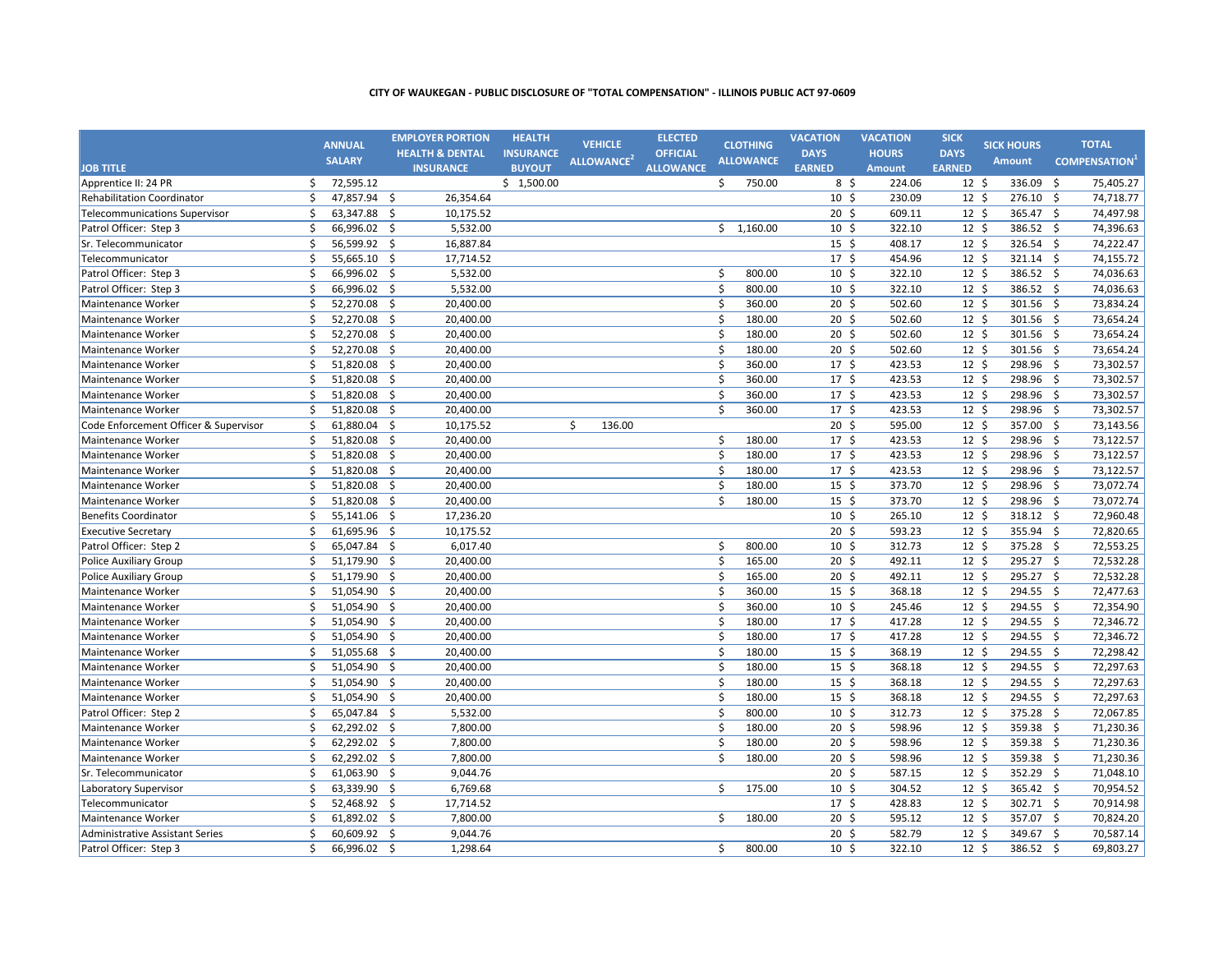|                                        |    | <b>ANNUAL</b> |                     | <b>EMPLOYER PORTION</b>    |    | <b>HEALTH</b>    | <b>VEHICLE</b>         | <b>ELECTED</b>   |         |                           | <b>CLOTHING</b>  | <b>VACATION</b>  | <b>VACATION</b> | <b>SICK</b>      | <b>SICK HOURS</b> |                    | <b>TOTAL</b>        |
|----------------------------------------|----|---------------|---------------------|----------------------------|----|------------------|------------------------|------------------|---------|---------------------------|------------------|------------------|-----------------|------------------|-------------------|--------------------|---------------------|
|                                        |    | <b>SALARY</b> |                     | <b>HEALTH &amp; DENTAL</b> |    | <b>INSURANCE</b> | ALLOWANCE <sup>2</sup> | <b>OFFICIAL</b>  |         |                           | <b>ALLOWANCE</b> | <b>DAYS</b>      | <b>HOURS</b>    | <b>DAYS</b>      | <b>Amount</b>     |                    | <b>COMPENSATION</b> |
| <b>JOB TITLE</b>                       |    |               |                     | <b>INSURANCE</b>           |    | <b>BUYOUT</b>    |                        | <b>ALLOWANCE</b> |         |                           |                  | <b>EARNED</b>    | <b>Amount</b>   | <b>EARNED</b>    |                   |                    |                     |
| Sr. Telecommunicator                   | \$ | 56,849.92 \$  |                     | 11,628.36                  |    |                  |                        |                  |         |                           |                  | 17 <sup>5</sup>  | 464.64          | $12 \text{ }$    | 327.98            | \$                 | 69,270.90           |
| Laborer                                | \$ | 47,237.06 \$  |                     | 20,400.00                  |    |                  |                        |                  |         | \$                        | 360.00           | $15 \quad$       | 340.65          | $12 \; \text{S}$ | 272.52 \$         |                    | 68,610.23           |
| Laborer                                | \$ | 47,237.06     | -\$                 | 20,400.00                  |    |                  |                        |                  |         | $\boldsymbol{\zeta}$      | 360.00           | 10 <sup>5</sup>  | 227.10          | 12 <sup>5</sup>  | 272.52            | \$                 | 68,496.68           |
| Laborer                                | \$ | 47,237.06     | -\$                 | 20,400.00                  |    |                  |                        |                  |         | \$                        | 180.00           | 10 <sup>5</sup>  | 227.10          | 12 <sup>5</sup>  | 272.52 \$         |                    | 68,316.68           |
| Laborer                                | \$ | 47,237.06     | $\mathsf{S}$        | 20,400.00                  |    |                  |                        |                  |         | \$                        | 180.00           | 10 <sup>5</sup>  | 227.10          | 12 <sup>5</sup>  | 272.52 \$         |                    | 68,316.68           |
| Laborer                                | \$ | 47,237.06 \$  |                     | 20,400.00                  |    |                  |                        |                  |         | \$                        | 180.00           | 10 <sup>5</sup>  | 227.10          | 12 <sup>5</sup>  | 272.52 \$         |                    | 68,316.68           |
| Laborer                                | \$ | 47,237.06 \$  |                     | 20,400.00                  |    |                  |                        |                  | Ś       |                           | 180.00           | 10 <sup>5</sup>  | 227.10          | 12 <sup>5</sup>  | 272.52 \$         |                    | 68,316.68           |
| <b>Administrative Assistant Series</b> | \$ | 58,275.90 \$  |                     | 9,044.76                   |    |                  |                        |                  |         |                           |                  | 20 <sub>5</sub>  | 560.35          | 12 <sup>5</sup>  | 336.21 \$         |                    | 68,217.21           |
| Mechanic/Welder                        | \$ | 59,250.88 \$  |                     | 7,800.00                   |    |                  |                        |                  |         | Ś.                        | 180.00           | 20 <sub>5</sub>  | 569.72          | 12 <sup>5</sup>  | 341.83 \$         |                    | 68,142.43           |
| Compliance Coordinator                 | Ś. | 60,695.96 \$  |                     | 6,056.40                   |    |                  |                        |                  |         |                           |                  | 17 <sup>5</sup>  | 496.07          | 12 <sup>5</sup>  | 350.17 \$         |                    | 67,598.60           |
| <b>Administrative Assistant Series</b> | \$ | 51,297.00 \$  |                     | 15,462.36                  |    |                  |                        |                  |         |                           |                  | $20 \,$ \$       | 493.24          | 12 <sup>5</sup>  | 295.94 \$         |                    | 67,548.54           |
| Patrol Officer: Step 1                 | \$ | 55,958.24 \$  |                     | 10,680.24                  |    |                  |                        |                  |         |                           |                  | 10 <sup>5</sup>  | 269.03          | 12 <sup>5</sup>  | 322.84            | -\$                | 67,230.35           |
| <b>Police Auxiliary Group</b>          | \$ | 45,709.04 \$  |                     | 20,400.00                  |    |                  |                        |                  |         | \$                        | 165.00           | 15 <sup>5</sup>  | 329.63          | 12 <sup>5</sup>  | 263.71 \$         |                    | 66,867.38           |
| Maintenance Worker                     | \$ | 57,913.10     | -\$                 | 7,800.00                   |    |                  |                        |                  |         | \$                        | 180.00           | $20 \; \text{S}$ | 556.86          | 12 <sup>5</sup>  | 334.11 \$         |                    | 66,784.07           |
| Maintenance Worker                     | Ś. | 57,513.10     | - \$                | 7,800.00                   |    |                  |                        |                  |         | \$                        | 180.00           | $20 \div$        | 553.01          | 12 <sup>5</sup>  | 331.81 \$         |                    | 66,377.92           |
| Maintenance Worker                     | \$ | 57,513.10     | \$                  | 7,800.00                   |    |                  |                        |                  | $\zeta$ |                           | 180.00           | $20 \; \text{S}$ | 553.01          | $12 \;$ \$       | 331.81 \$         |                    | 66,377.92           |
| <b>Administrative Assistant Series</b> | \$ | 59,181.08 \$  |                     | 6,017.40                   |    |                  |                        |                  |         |                           |                  | $17 \;$ \$       | 483.69          | $12 \;$ \$       | 341.43 \$         |                    | 66,023.60           |
| D/P Systems Operator                   | \$ | 55,141.06     | \$                  | 10,175.52                  |    |                  |                        |                  |         |                           |                  | $10 \;$ \$       | 265.10          | $12 \;$ \$       | $318.12$ \$       |                    | 65,899.80           |
| <b>Staff Accountant</b>                | \$ | 55,141.06 \$  |                     | 10,175.52                  |    |                  |                        |                  |         |                           |                  | 10 <sup>5</sup>  | 265.10          | 12 <sup>5</sup>  | 318.12 \$         |                    | 65,899.80           |
| Patrol Officer: Step 1                 | \$ | 55,958.24 \$  |                     | 9,044.76                   |    |                  |                        |                  |         |                           |                  | 10 <sup>5</sup>  | 269.03          | 12 <sup>5</sup>  | 322.84 \$         |                    | 65,594.87           |
| Patrol Officer: Step 1                 | \$ | 55,958.24 \$  |                     | 9,044.76                   |    |                  |                        |                  |         |                           |                  | 10 <sup>5</sup>  | 269.03          | 12 <sup>5</sup>  | 322.84 \$         |                    | 65,594.87           |
| <b>Water Operator Group</b>            | \$ | 56,549.94 \$  |                     | 7,800.00                   |    |                  |                        |                  |         | \$                        | 180.00           | 20 <sub>5</sub>  | 543.75          | 12 <sup>5</sup>  | 326.25 \$         |                    | 65,399.94           |
| Code Enforcement Officer Series        | \$ | 55,025.88     | -\$                 | 9,044.76                   | S. | 500.00           |                        |                  |         |                           |                  | 15 <sup>5</sup>  | 396.82          | 12 <sup>5</sup>  | 317.46 \$         |                    | 65,284.92           |
| Animal Control Coordinator             | \$ | 57,195.06 \$  |                     | 6,769.68                   |    |                  |                        |                  |         | \$                        | 330.00           | 15 <sup>5</sup>  | 412.46          | 12 <sup>5</sup>  | 329.97 \$         |                    | 65,037.18           |
| <b>Police Auxiliary Group</b>          | Ś  | 43,515.88 \$  |                     | 20,400.00                  |    |                  |                        |                  |         | $\boldsymbol{\mathsf{S}}$ | 345.00           | 20 <sub>5</sub>  | 418.42          | 12 <sup>5</sup>  | 251.05 \$         |                    | 64,930.36           |
| <b>Code Enforcement Officer Series</b> | Ś  | 55,025.88 \$  |                     | 9,044.76                   |    |                  | \$<br>132.00           |                  |         |                           |                  | 15 <sup>5</sup>  | 396.82          | 12 <sup>5</sup>  | 317.46 \$         |                    | 64,916.92           |
| Mechanic/Welder                        | \$ | 56,099.94 \$  |                     | 7,800.00                   |    |                  |                        |                  |         | \$                        | 180.00           | 17 <sup>5</sup>  | 458.51          | 12 <sup>5</sup>  | 323.65 \$         |                    | 64,862.10           |
| <b>Police Auxiliary Group</b>          | \$ | 43,065.88 \$  |                     | 20,400.00                  |    |                  |                        |                  |         | Ś.                        | 165.00           | 10 <sup>5</sup>  | 207.05          | 12 <sup>5</sup>  | 248.46 \$         |                    | 64,086.38           |
| Office Supervisor                      | \$ | 53,052.92 \$  |                     | 10,175.52                  |    |                  |                        |                  |         |                           |                  | 20 <sup>5</sup>  | 510.12          | 12 <sup>5</sup>  | 306.07 \$         |                    | 64,044.64           |
| Deputy City Clerk                      | \$ | 56,243.98 \$  |                     | 6,769.68                   |    |                  |                        |                  |         |                           |                  | 10 <sup>5</sup>  | 270.40          | 12 <sup>5</sup>  | 324.48            | -\$                | 63,608.55           |
| Telecommunicator                       | \$ | 51,445.04 \$  |                     | 10,908.24                  |    |                  |                        |                  |         |                           |                  | 17 <sup>5</sup>  | 420.46          | 12 <sup>5</sup>  | 296.80 \$         |                    | 63,070.54           |
| <b>Water Operator Group</b>            | Ś  | 54,453.88     | -\$                 | 7,800.00                   |    |                  |                        |                  |         | Ŝ.                        | 180.00           | 10 <sup>5</sup>  | 261.80          | 12 <sup>5</sup>  | 314.16            | -\$                | 63,009.83           |
| <b>Rehabilitation Coordinator</b>      | \$ | 54,973.88 \$  |                     | 6,769.68                   | Ŝ. | 500.00           |                        |                  |         |                           |                  | 10 <sup>5</sup>  | 264.30          | $12 \;$ \$       | 317.16 \$         |                    | 62,825.01           |
| <b>Telecommunications Supervisor</b>   | \$ | 55,141.06 \$  |                     | 6,769.68                   |    |                  |                        |                  |         |                           |                  | $17 \frac{2}{7}$ | 450.67          | $12 \;$ \$       | 318.12 \$         |                    | 62,679.53           |
| Telecommunicator                       | \$ | 51,195.04 \$  |                     | 10,908.24                  |    |                  |                        |                  |         |                           |                  | $10 \;$ \$       | 246.13          | $12 \;$ \$       | 295.36 \$         |                    | 62,644.77           |
| Patrol Officer: Step 1                 | \$ | 55,958.24 \$  |                     | 6,017.40                   |    |                  |                        |                  |         |                           |                  | $10 \;$ \$       | 269.03          | $12 \;$ \$       | 322.84 \$         |                    | 62,567.51           |
| Patrol Officer: Step 1                 | \$ | 55,958.24 \$  |                     | 6,017.40                   |    |                  |                        |                  |         |                           |                  | 10 <sup>5</sup>  | 269.03          | $12 \;$ \$       | 322.84 \$         |                    | 62,567.51           |
| Patrol Officer: Step 1                 | \$ | 55,958.24 \$  |                     | 5,532.00                   |    |                  |                        |                  |         |                           |                  | 10 <sup>5</sup>  | 269.03          | $12 \;$ \$       | 322.84 \$         |                    | 62,082.11           |
| Maintenance Worker                     | \$ | 52,270.08     | $\zeta$             | 7,800.00                   |    |                  |                        |                  |         | \$                        | 180.00           | 20 <sub>5</sub>  | 502.60          | 12 <sup>5</sup>  | 301.56            | $\mathsf{\hat{S}}$ | 61,054.24           |
| Code Enforcement Officer Series        | \$ | 53,421.94 \$  |                     | 6,017.40                   |    |                  | \$<br>552.00           |                  |         |                           |                  | 20 <sub>5</sub>  | 513.67          | 12 <sup>5</sup>  | 308.20            | $\mathsf{\hat{S}}$ | 60,813.22           |
| Maintenance Worker                     | Ś  | 51,820.08     | $\dot{\mathsf{S}}$  | 7,800.00                   |    |                  |                        |                  |         | \$                        | 360.00           | 17 <sup>5</sup>  | 423.53          | 12 <sup>5</sup>  | 298.96            | $\mathsf{\hat{S}}$ | 60,702.57           |
| Maintenance Worker                     | \$ | 51,820.08     | -\$                 | 7,800.00                   |    |                  |                        |                  |         | \$                        | 180.00           | 17 <sup>5</sup>  | 423.53          | 12 <sup>5</sup>  | 298.96 \$         |                    | 60,522.57           |
| <b>Executive Secretary</b>             | Ś  | 47,857.94     | $\ddot{\mathsf{S}}$ | 12,072.36                  |    |                  |                        |                  |         |                           |                  | 10 <sup>5</sup>  | 230.09          | 12 <sup>5</sup>  | 276.10 \$         |                    | 60,436.49           |
| <b>Clerical Tech</b>                   | Ś  | 48,903.08 \$  |                     | 10,731.00                  |    |                  |                        |                  |         |                           |                  | 20 <sub>5</sub>  | 470.22          | 12 <sup>5</sup>  | 282.13 \$         |                    | 60,386.44           |
| <b>Administrative Assistant Series</b> | Ś  | 58,025.90     |                     |                            |    | \$1,500.00       |                        |                  |         |                           |                  | 17 <sup>5</sup>  | 474.25          | 12 <sup>5</sup>  | 334.76 \$         |                    | 60,334.91           |
|                                        |    |               |                     |                            |    |                  |                        |                  |         |                           |                  |                  |                 |                  |                   |                    |                     |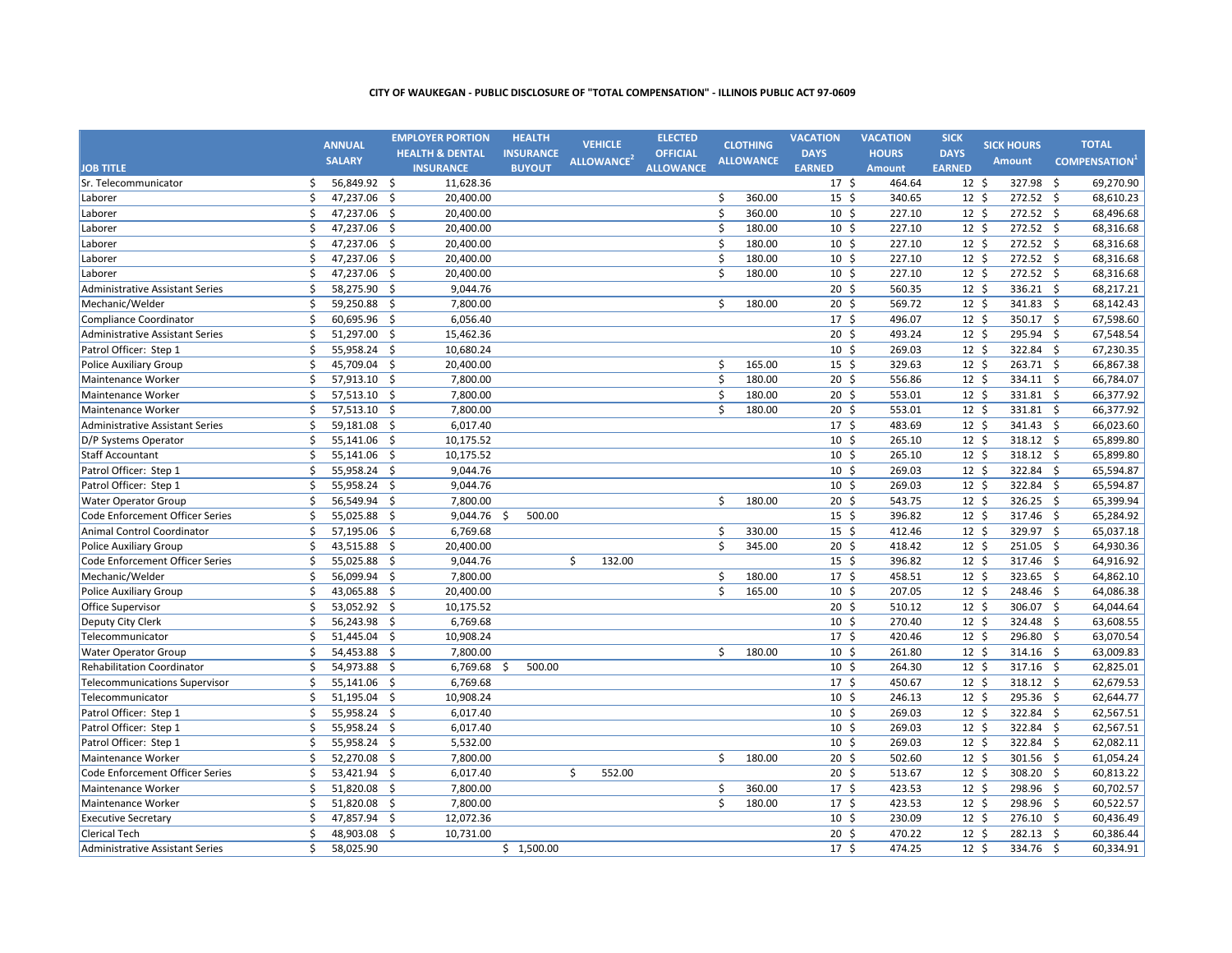|                                          |    | <b>ANNUAL</b> |     | <b>EMPLOYER PORTION</b>    | <b>HEALTH</b>          | <b>VEHICLE</b>         |    | <b>ELECTED</b>   |    | <b>CLOTHING</b>  | <b>VACATION</b>  | <b>VACATION</b>          | <b>SICK</b>     | <b>SICK HOURS</b>  |           |              | <b>TOTAL</b>        |
|------------------------------------------|----|---------------|-----|----------------------------|------------------------|------------------------|----|------------------|----|------------------|------------------|--------------------------|-----------------|--------------------|-----------|--------------|---------------------|
|                                          |    | <b>SALARY</b> |     | <b>HEALTH &amp; DENTAL</b> | <b>INSURANCE</b>       | ALLOWANCE <sup>2</sup> |    | <b>OFFICIAL</b>  |    | <b>ALLOWANCE</b> | <b>DAYS</b>      | <b>HOURS</b>             | <b>DAYS</b>     | <b>Amount</b>      |           |              | <b>COMPENSATION</b> |
| <b>JOB TITLE</b>                         |    |               |     | <b>INSURANCE</b>           | <b>BUYOUT</b>          |                        |    | <b>ALLOWANCE</b> |    |                  | <b>EARNED</b>    | <b>Amount</b>            | <b>EARNED</b>   |                    |           |              |                     |
| Code Enforcement Officer Series          | \$ | 57,498.88 \$  |     |                            | 558.96 \$ 1,000.00 \$  | 281.00                 |    |                  |    |                  | 17 <sup>5</sup>  | 469.94                   | $12 \text{ }$   |                    | 331.72 \$ |              | 60,140.51           |
| <b>Water Operator Group</b>              | \$ | 51,306.06 \$  |     | 7,800.00                   |                        |                        |    |                  | \$ | 180.00           | $15 \;$ \$       | 370.00                   | $12 \cdot 5$    |                    | 296.00 \$ |              | 59,952.05           |
| Laborer                                  | Ś. | 51,306.06 \$  |     | 7.800.00                   |                        |                        |    |                  | Ś. | 180.00           | 10 <sup>5</sup>  | 246.66                   | 12 <sup>5</sup> |                    | 296.00 \$ |              | 59,828.72           |
| Master Mechanic Fire                     | \$ | 56,243.98 \$  |     |                            | 1,461.00 \$ 1,500.00   |                        |    |                  |    |                  | 10 <sup>5</sup>  | 270.40                   | $12 \text{ }$   |                    | 324.48 \$ |              | 59,799.87           |
| Maintenance Worker                       | \$ | 51,054.90     | -\$ | 7,800.00                   |                        |                        |    |                  | \$ | 360.00           | 10 <sup>5</sup>  | 245.46                   | $12 \text{ }$   |                    | 294.55    | - \$         | 59,754.90           |
| Maintenance Worker                       | \$ | 51,054.90 \$  |     | 7,800.00                   |                        |                        |    |                  | Ś  | 180.00           | $15 \; \text{S}$ | 368.18                   | $12 \text{ }$   |                    | 294.55 \$ |              | 59,697.63           |
| <b>Clerical Tech</b>                     | \$ | 49,724.00     | -\$ | 9,044.76                   |                        |                        |    |                  |    |                  | 20 <sub>5</sub>  | 478.12                   | $12 \text{ }$   |                    | 286.87    | - \$         | 59,533.74           |
| <b>Clerical Tech</b>                     | Ś. | 47,263.08 \$  |     | 11,319.12                  |                        |                        |    |                  |    |                  | 20 <sub>5</sub>  | 454.45                   | 12 <sup>5</sup> |                    | 272.67 \$ |              | 59,309.32           |
| <b>Clerical Tech</b>                     | \$ | 48,199.08     | -\$ | 10,010.88                  |                        |                        |    |                  |    |                  | $20 \; \text{S}$ | 463.45                   | 12 <sup>5</sup> |                    | 278.07 \$ |              | 58,951.48           |
| Telecommunicator                         | \$ | 52,218.92 \$  |     | 6,017.40                   |                        |                        |    |                  |    |                  | $15 \; \text{S}$ | 376.58                   | $12 \;$ \$      |                    | 301.26 \$ |              | 58,914.16           |
| Telecommunicator                         | \$ | 51,195.04 \$  |     | 5,868.96                   |                        |                        |    |                  |    |                  | 17 <sup>5</sup>  | 418.42                   | $12 \text{ }$   |                    | 295.36 \$ |              | 57,777.78           |
| Code Enforcement Officer Series          | Ś. | 55,275.88     |     |                            | \$1,500.00\$           | 131.00                 |    |                  |    |                  | 17 <sup>5</sup>  | 451.77                   | 12 <sup>5</sup> |                    | 318.90 \$ |              | 57,677.55           |
| Code Enforcement Officer Series          | \$ | 46,080.06 \$  |     | 10,680.24                  |                        | \$<br>131.00           |    |                  |    |                  | 10 <sup>5</sup>  | 221.54                   | $12 \cdot 5$    |                    | 265.85 \$ |              | 57,378.69           |
| Code Enforcement Officer Series          | Ś. | 55.275.88     |     |                            | \$1,000.00\$           | 138.00                 |    |                  |    |                  | 17 <sup>5</sup>  | 451.77                   | 12 <sup>5</sup> |                    | 318.90 \$ |              | 57,184.55           |
| <b>Clerical Tech</b>                     | \$ | 46,846.06 \$  |     | 9,044.76                   |                        |                        |    |                  |    |                  | $20 \; \text{S}$ | 450.44                   | $12 \;$ \$      |                    | 270.27 \$ |              | 56,611.53           |
| <b>Clerical Tech</b>                     | \$ | 40,147.12 \$  |     | 14,601.00                  | $\mathsf{S}$<br>500.00 |                        |    |                  |    |                  | $10 \; \text{S}$ | 193.02                   | 12 <sup>5</sup> |                    | 231.62 \$ |              | 55,672.75           |
| Code Enforcement Officer Series          | \$ | 48,889.88 \$  |     | 6,017.40                   |                        | \$<br>138.00           |    |                  |    |                  | 10 <sup>5</sup>  | 235.05                   | $12 \text{ }$   |                    | 282.06 \$ |              | 55,562.38           |
| Telecommunicator                         | \$ | 52,718.92     |     |                            | \$1,500.00             |                        |    |                  |    |                  | 20 <sub>5</sub>  | 506.91                   | $12 \text{ }$   |                    | 304.15 \$ |              | 55,029.98           |
| Telecommunicator                         | Ś. | 43,792.06 \$  |     | 10,731.00                  |                        |                        |    |                  |    |                  | 10 <sup>5</sup>  | 210.54                   | 12 <sup>5</sup> |                    | 252.65 \$ |              | 54,986.25           |
| Telecommunicator                         | Ś  | 43,792.06     | -\$ | 10,680.24                  |                        |                        |    |                  |    |                  | 10 <sup>5</sup>  | 210.54                   | 12 <sup>5</sup> |                    | 252.65 \$ |              | 54,935.49           |
| <b>Clerical Tech</b>                     | \$ | 48,699.08 \$  |     | 5,383.56                   |                        |                        |    |                  |    |                  | $20 \; \text{S}$ | 468.26                   | $12 \;$ \$      |                    | 280.96 \$ |              | 54,831.86           |
| Telecommunicator                         | \$ | 45,150.04 \$  |     | 9,044.76                   |                        |                        |    |                  |    |                  | 10 <sup>5</sup>  | 217.07                   | $12 \text{ }$   |                    | 260.48 \$ |              | 54,672.35           |
| <b>Administrative Assistant Series</b>   | Ś. | 51,803.98     |     |                            | \$1,500.00             |                        |    |                  |    |                  | 20 <sub>5</sub>  | 498.12                   | $12 \text{ }$   |                    | 298.87 \$ |              | 54,100.96           |
| <b>Clerical Tech</b>                     | \$ | 47,013.08 \$  |     | 6,017.40                   |                        |                        |    |                  |    |                  | 17 <sup>5</sup>  | 384.24                   | $12 \text{ }$   |                    | 271.23 \$ |              | 53,685.95           |
| <b>Clerical Tech</b>                     | Ś. | 47,263.08 \$  |     | 5,532.00                   |                        |                        |    |                  |    |                  | 20 <sub>5</sub>  | 454.45                   | 12 <sup>5</sup> |                    | 272.67 \$ |              | 53,522.20           |
| Telecommunicator                         | \$ | 43,792.06 \$  |     | 9,044.76                   |                        |                        |    |                  |    |                  | $10 \; \text{S}$ | 210.54                   | $12 \;$ \$      |                    | 252.65 \$ |              | 53,300.01           |
| <b>Administrative Assistant Series</b>   | \$ | 51,303.98     |     |                            | \$1,000.00             |                        |    |                  |    |                  | 10 <sup>5</sup>  | 246.65                   | $12 \text{ }$   |                    | 295.98    | -\$          | 52,846.62           |
| <b>Clerical Tech</b>                     | \$ | 46,096.06 \$  |     | 5,811.36                   |                        |                        |    |                  |    |                  | 17 <sup>5</sup>  | 376.75                   | $12 \text{ }$   |                    | 265.94 \$ |              | 52,550.11           |
| <b>Executive Secretary</b>               | \$ | 48,816.04     |     |                            | \$1,000.00             |                        |    |                  |    |                  | 10 <sup>5</sup>  | 234.69                   | $12 \text{ }$   |                    | 281.63 \$ |              | 50,332.36           |
| Telecommunicator                         | \$ | 48,256.00     |     |                            | \$1,500.00             |                        |    |                  |    |                  | 10 <sup>5</sup>  | 232.00                   | 12 <sup>5</sup> |                    | 278.40 \$ |              | 50,266.40           |
| <b>Clerical Tech</b>                     | \$ | 43,031.06 \$  |     | 5,868.96                   |                        |                        |    |                  |    |                  | 20 <sub>5</sub>  | 413.76                   | 12 <sup>5</sup> |                    | 248.26 \$ |              | 49,562.04           |
| <b>Clerical Tech</b>                     | \$ | 47,263.08     |     |                            | \$<br>150.00           |                        |    |                  |    |                  | $20 \; \text{S}$ | 454.45                   | 12 <sup>5</sup> |                    | 272.67 \$ |              | 48,140.20           |
| Aldermen                                 | \$ | 21,999.90 \$  |     | 17,236.20                  | 500.00<br>\$           |                        | \$ | 4,800.00         |    |                  | \$               | $\overline{\phantom{a}}$ |                 | \$                 | $\sim$    | \$           | 44,536.10           |
| <b>Clerical Tech</b>                     | \$ | 42,781.06     |     |                            | \$1,000.00             |                        |    |                  |    |                  | 17 <sup>5</sup>  | 349.65                   | 12 <sup>5</sup> |                    | 246.81    | \$           | 44,377.53           |
| Aldermen                                 | \$ | 21,999.90 \$  |     | 17,395.32                  |                        |                        | \$ | 4,800.00         |    |                  | Ś.               | $\blacksquare$           |                 | Ś                  | $\sim$    | \$           | 44,195.22           |
| Aldermen                                 | Ś. | 21,999.90     | Ŝ.  | 17,395.32                  |                        |                        | Ś. | 4,800.00         |    |                  | Ś.               | $\sim$                   |                 | $\mathsf{\hat{S}}$ | $\sim$    | \$           | 44,195.22           |
| Telecommunicator I                       | \$ | 43,792.06     |     |                            |                        |                        |    |                  |    |                  | \$               | $\sim$                   | $12 \text{ }$   |                    | 252.65    | -\$          | 44,044.71           |
| Aldermen                                 | \$ | 21,999.90 \$  |     | 17,395.32                  |                        |                        | \$ | 3,900.00         |    |                  | \$               | $\sim$                   |                 | \$                 | $\sim$    | \$           | 43,295.22           |
| Treasurer                                | \$ | 21,999.90 \$  |     | 17,395.32                  |                        |                        | \$ | 2,400.00         |    |                  | \$               | $\overline{\phantom{a}}$ | 12 <sup>5</sup> |                    | 126.92    | - \$         | 41,922.14           |
| Aldermen                                 | Ś  | 21,999.90     | -\$ | 13,081.92                  |                        |                        | \$ | 3,900.00         |    |                  | \$               | $\overline{\phantom{a}}$ |                 | \$                 | $\sim$    | \$           | 38,981.82           |
| PT Administrative Assistant <sup>4</sup> | Ś. | 31,435.30     |     |                            |                        |                        |    |                  |    |                  | 10 <sup>5</sup>  | 241.81                   | 12S             |                    | 290.17 \$ |              | 31,967.28           |
| Civil Service Commission Secretary       | Ś. | 31,200.00     |     |                            |                        |                        |    |                  |    |                  | Ś.               | $\overline{\phantom{a}}$ |                 | Ŝ.                 | $\sim$    | Ś.           | 31,200.00           |
| PT Clerical Tech <sup>4</sup>            | \$ | 27,639.30     |     |                            |                        |                        |    |                  |    |                  | $20 \;$ \$       | 425.22                   | $12 \text{ }$   |                    | 255.13    | $\mathsf{S}$ | 28,319.65           |
| Aldermen                                 | \$ | 21,999.90     |     |                            | \$1,500.00             |                        | \$ | 4,800.00         |    |                  | Ś                | $\overline{\phantom{a}}$ |                 | Ś                  | $\sim$    | \$           | 28,299.90           |
| Aldermen                                 | \$ | 21,999.90     |     |                            | \$1,000.00             |                        | \$ | 3,000.00         |    |                  | \$               |                          |                 | Ś                  | $\sim$    | \$           | 25,999.90           |
|                                          |    |               |     |                            |                        |                        |    |                  |    |                  |                  |                          |                 |                    |           |              |                     |